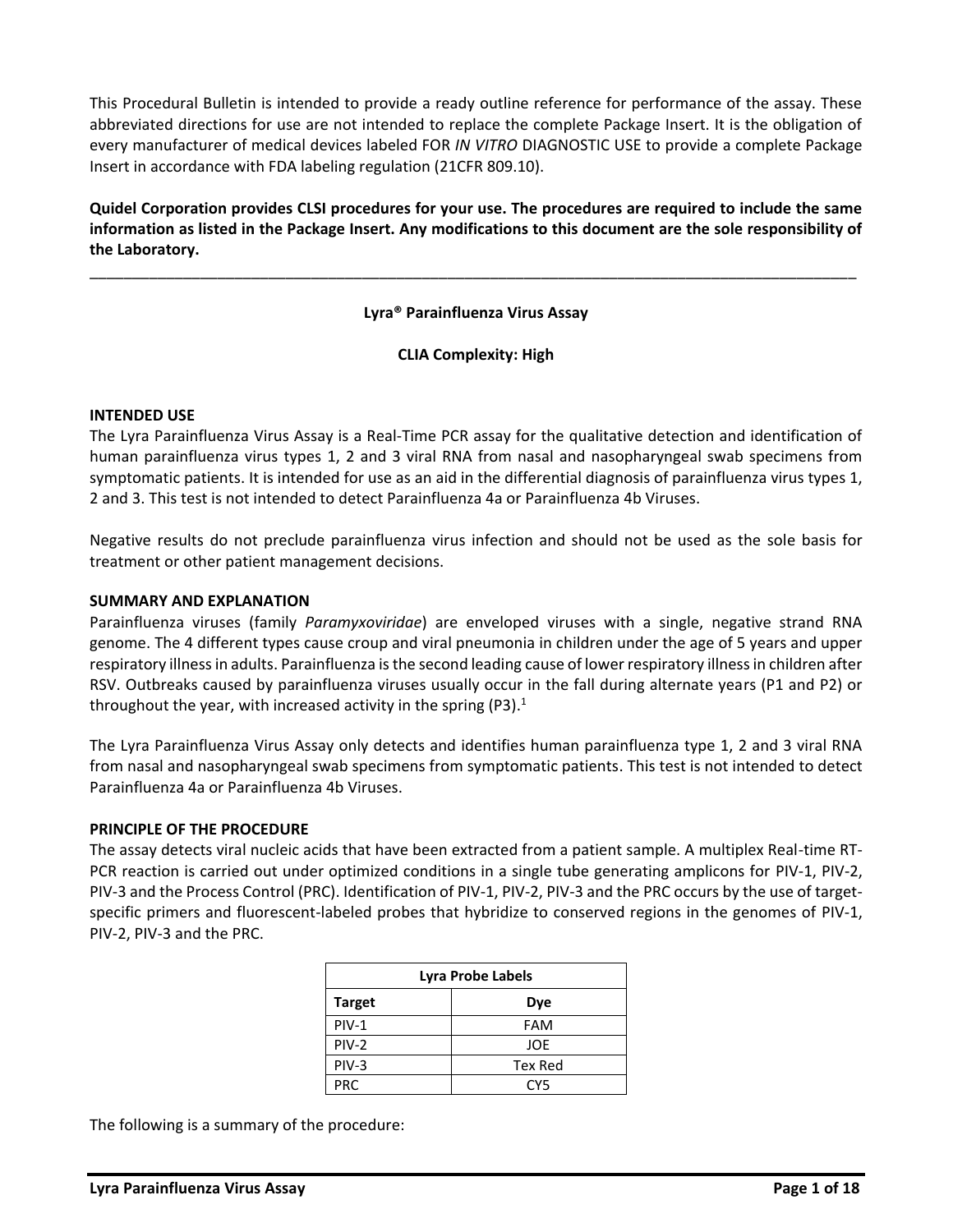- 1. **Sample Collection:** Obtain nasal or nasopharyngeal swabs specimens using standard techniques from symptomatic patients. Transport, store, and process these specimens according to established laboratory procedures.<sup>2</sup>
- 2. **Nucleic Acid Extraction:** Extract Nucleic Acids from the specimens with the bioMérieux® NucliSENS® easyMAG® System following the manufacturer's instructions and using the appropriate reagents (See **Materials Required but Not Provided**). Use of other extraction systems with the Lyra Parainfluenza assay has not been validated. Validation of these other systems is the responsibility of the end user.

Prior to the extraction procedure, add 20 µL of the Process Control (PRC) to each 180 µL aliquot of specimen. The PRC serves to monitor inhibitors in the extracted specimen, assures that adequate amplification has taken place, and confirms that the nucleic acid extraction was sufficient.

- 3. **Rehydration of Master Mix:** Rehydrate the lyophilized Master Mix using the Rehydration Solution. The Master Mix contains oligonucleotide primers, fluorophore and quencher-labeled probes targeting conserved regions of PIV-1, PIV-2, PIV-3, as well as the Process Control sequence.
- 4. **Nucleic Acid Amplification and Detection:** Add 15 µL of the rehydrated Master Mix to each plate well. Then add 5 µL of extracted nucleic acids (specimen with PRC) to the plate well. Place plate into the Applied Biosystems® (ABI) 7500 Fast Dx instrument.

Once the reaction plate is added to the instrument, initiate the assay protocol. This protocol initiates reverse transcription of the RNA targets generating complementary DNA, and the subsequent amplification of the target amplicons occurs. The Lyra Parainfluenza Assay is based on TaqMan® chemistry and uses an enzyme with reverse transcriptase, DNA polymerase, and 5'-3' exonuclease activities. During DNA amplification, this enzyme cleaves the probe bound to the complementary DNA sequence, separating the quencher dye from the reporter dye. This step generates an increase in fluorescent signal upon excitation by a light source of the appropriate wavelength. With each cycle, additional dye molecules are separated from their quenchers resulting in additional signal. If sufficient fluorescence is achieved the sample is reported as positive for the detected nucleic acid.

## **MATERIALS PROVIDED**

Cat. #M114 Detection Kit (96 Reactions) – Store at 2°C to 8°C

| Component                                                 | Quantity          |
|-----------------------------------------------------------|-------------------|
| <b>Rehydration Solution Part M5003</b>                    | 1 vial/kit 1.9 mL |
| Lyra Parainfluenza Master Mix Part M5035                  | 12 vials/kit,     |
| Lyophilized Contents:                                     | 8 reactions/vial  |
| DNA polymerase enzyme with reverse transcriptase activity |                   |
| Primers and probes                                        |                   |
| <b>dNTPs</b>                                              |                   |
| <b>Stabilizers</b>                                        |                   |
| <b>Process Control Part M5005</b>                         | 1 vial/kit 2.0 mL |

#### **OPTIONAL MATERIALS**

External controls for PIV-1, PIV-2, PIV-3 (i.e. Lyra Parainfluenza Control Set #M115, which serves as an external processing and extraction control)

## **MATERIALS REQUIRED BUT NOT PROVIDED**

- $\blacksquare$  Micropipettors (range between 1 to 10 μL and 100 to 1000 μL)
- $\blacksquare$  Non-aerosol pipette tips
- 7500 Fast Dx or 7500 Fast instrument with software version 1.4.1 or later
- 96 well PCR plate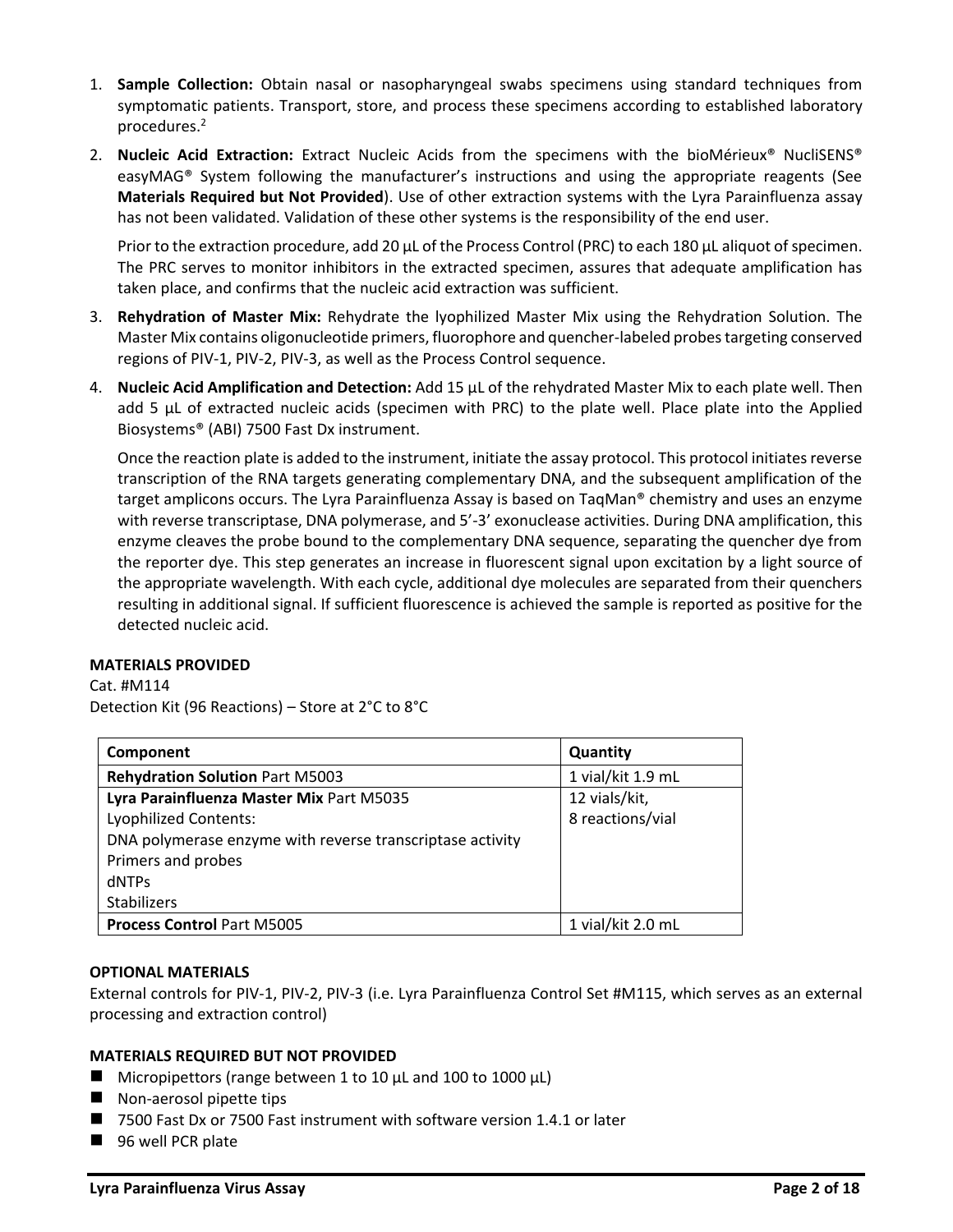- Optical plate films
- Plate centrifuge for ABI 96 well plate
- NucliSENS easyMAG software version 2.0
- NucliSENS easyMAG Buffers 1, 2, 3
- NucliSENS easyMAG Lysis Buffer
- NucliSENS easyMAG Silica Magnetic Beads
- NucliSENS easyMAG disposables

# **WARNINGS AND PRECAUTIONS**

- For *in vitro* diagnostic use
- Performance characteristics of this test have been established with the specimen types listed in the **Intended Use Section** only. The performance of this assay with other specimen types or samples has not been evaluated.
- Use of extraction systems other than the NucliSENS easyMAG System has not been validated. Validation of these systems is the responsibility of the end-user.
- Using cycling conditions other than those indicated in the **Thermocycler Programming Instructions** section may give erroneous results.
- Use of this product should be limited to personnel with sufficient training in PCR and RT-PCR techniques.
- Treat all specimen/samples as potentially infectious. Follow universal precautions when handling samples, this kit, and its contents.
- Proper sample collection, storage, and transport are essential for correct results.
- Store assay reagents as indicated on their individual labels.
- For accurate results, pipette carefully using only calibrated equipment.
- Thoroughly clean and disinfect all surfaces with a 10% bleach solution followed by molecular grade water.
- Use micropipettes with an aerosol barrier or positive displacement tips for all procedures.
- Avoid microbial and cross contamination of the kit reagents. Follow Good Laboratory Procedures.
- Do not mix reagents from kits with different lot numbers.
- Do not use reagents from other manufacturers with this kit.
- Do not use product after its expiration date.
- Proper workflow planning is essential to minimize contamination risk. Always plan laboratory workflow in a uni-directional manner, beginning with pre-amplification and moving through amplification and detection.
- Use dedicated supplies and equipment in pre-amplification and amplification areas.
- Do not allow cross movement of personnel or equipment between areas.
- Keep amplification supplies separate from pre-amplification supplies at all times.
- Do not open sample tubes or unseal plates post amplification.
- Dispose of amplified material carefully and in accordance with local laws and regulations in order to minimize the risk of amplicon contamination.
- Do not use supplies dedicated for reagent or sample preparation for processing target nucleic acid.
- Testing should be performed in an area with adequate ventilation.
- Dispose of containers and unused contents in accordance with Federal, State and Local regulatory requirements.
- Wear suitable protective clothing, gloves, and eye/face protection when handling the contents of this kit.
- Wash hands thoroughly after handling.
- For additional information on hazard symbols, safety, handling and disposal of the components within this kit, please refer to the Safety Data Sheet (SDS) located at quidel.com.

## **STORAGE AND HANDLING OF KIT REAGENTS**

Store the unopened kit at 2°C to 8°C until the expiration date listed on the outer kit box.

The rehydrated Master Mix may be kept at room temperature for up to 2 hours, at 2°C to 8°C for up to 4 hours or ≤–20°C for up to 2 days. (See "Storage and Handling of Kit Reagents" section for additional storage options)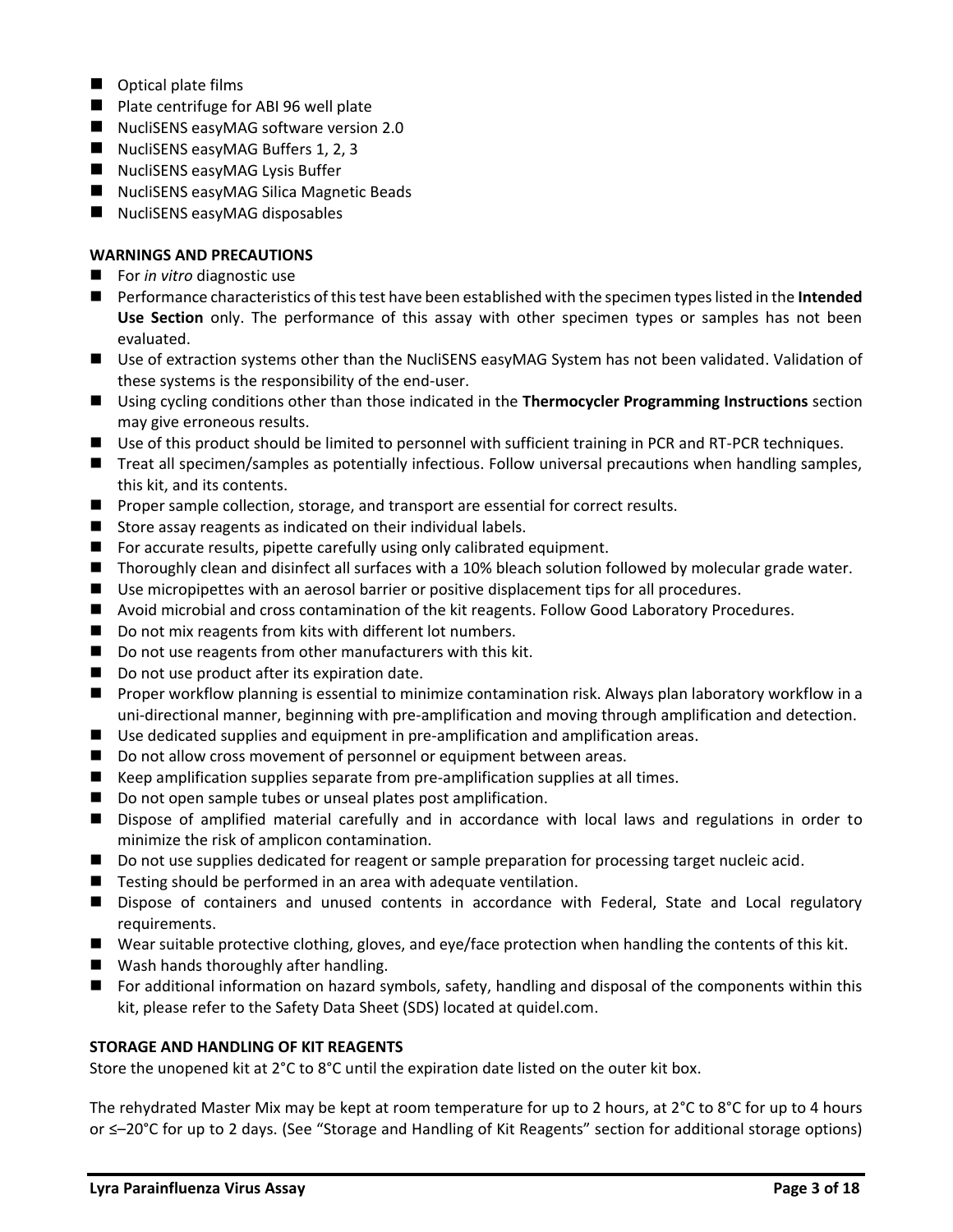The rehydrated Master Mix should be recapped, sealed with parafilm, and stored in an upright position. Protect the Master Mix from light during storage.

## **INDICATIONS OF INSTABILITY OR DETERIORATION OF REAGENTS**

Cloudiness of the Rehydration Solution may indicate deterioration of this reagent. Contact Quidel Technical Support for a replacement.

## **SPECIMEN COLLECTION, STORAGE, AND HANDLING**

Specimens used for the validation of the Lyra Parainfluenza Virus Assay were obtained using standard techniques from patients with upper respiratory tract infection symptoms. These specimens were collected, transported, stored, and processed according to CLSI M41-A. Briefly, samples should be transported refrigerated at  $2^{\circ}$ C to 8°C and stored refrigerated (2°C to 8°C) for 72 hours before processing. Any additional leftover specimen should be stored ≤–70°C.

A series of studies were preformed evaluating a number of routinely used viral transport medium at a volume of 2 mL: M4, M4-RT, M5, M6, and UTM. No significant difference in assay performance was seen between the five different types of viral transport media.

### **NUCLEIC ACID EXTRACTS STORAGE**

Eluates can be stored up to 30 days at room temperature,  $4^{\circ}$ C,  $-20^{\circ}$ C and  $-80^{\circ}$ C and be used with up to 3 freezethaw cycles.

### **NUCLEIC ACID EXTRACTION PROGRAMMING INSTRUCTIONS**

**Note**: A PIV-1, PIV-2, PIV-3 positive processing/extraction control (i.e. Lyra Parainfluenza Control Set #M115 or previously characterized positive PIV-1, PIV-2, or PIV-3 specimen) and a negative process control (i.e. viral transport media or previously characterized PIV-1, PIV-2, or PIV-3 negative specimen) should be included in each extraction run.

- 1. Turn on the instrument and wait for instrument light to appear orange. Then switch on the computer/launch NucliSENS easyMAG software.
- 2. Barcode reagents after pressing the 'Instrument' and 'Reagent Inventory' buttons.

- 3. To enter samples, press the 'Daily Use' button, which will default to the 'Define Request' screen. Select the following settings:
	- a. Sample ID: Enter the **sample name** using the keyboard.
	- b. Matrix: Select **Other** from the drop-down menu.
	- c. Request: Select **Generic** from the drop-down menu.
	- d. Volume (mL): Select **0.200** from the drop-down menu.
	- e. Eluate (µL): Select **50** from the drop-down menu.
	- f. Type: Primary
	- g. Priority: Normal
- 4. Upon pressing the 'Save' button, the sample will appear in the 'Unassigned Sample' window on the

left side of the screen. Press the 'Enter New Extraction Request' button, and repeat the process for additional samples. Alternatively multiple samples can be entered by pressing the 'Auto Create New



Extraction Requests' **Extraction**.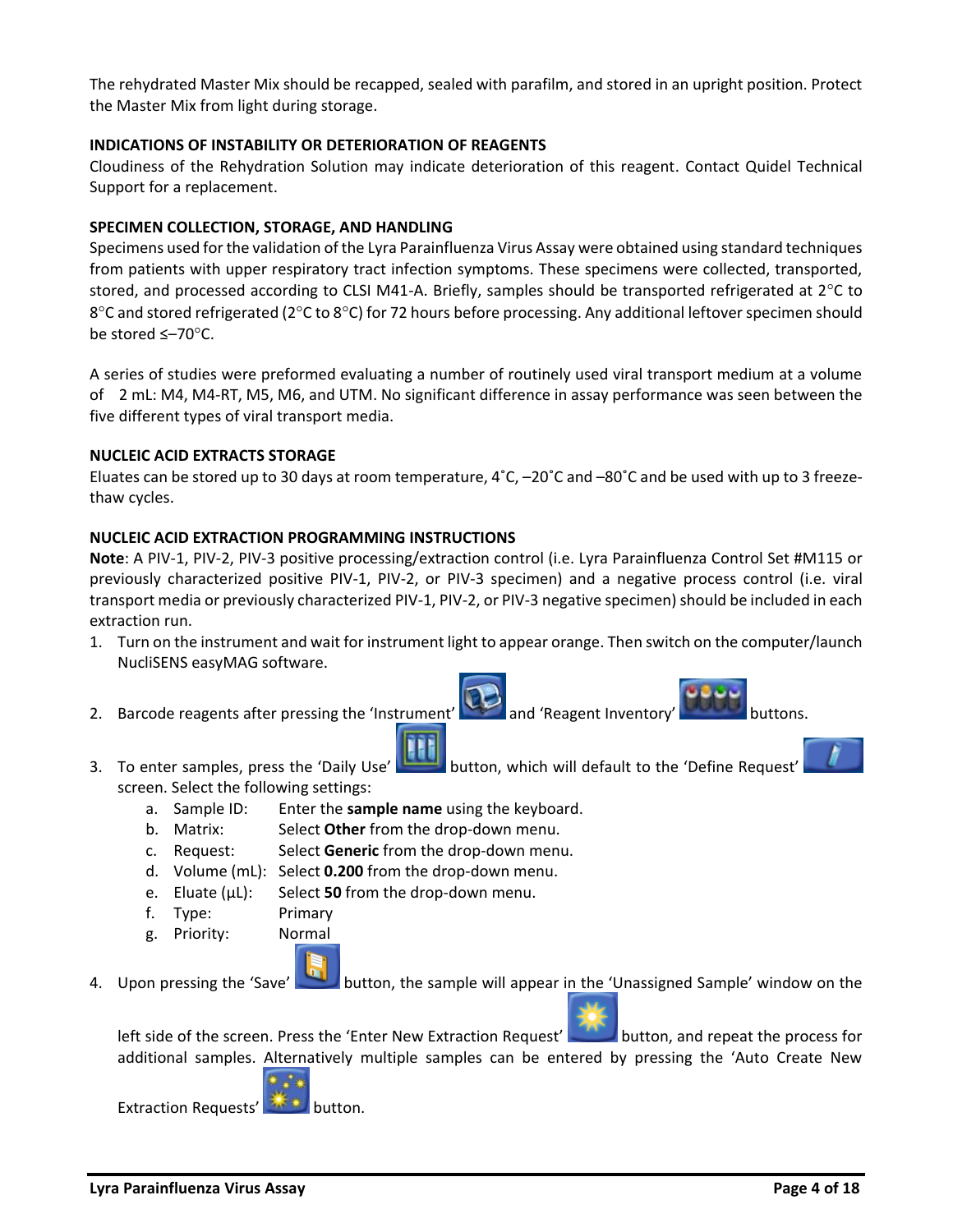5. Once all samples are created, go to 'Organize Runs' by clicking on the icon near the top of the page.

Create a run by pressing the 'Create Run' button. Enter a run name, or use the default.

6. Add samples to the run by using the 'Auto Fill Run' button (auto fills up to 24 samples from the 'Unassigned Sample list' on the left hand side of the screen). Alternatively, individual samples may be moved

into and out of the run by using the left and right 'Positioning icons' after selecting the appropriate sample. The sample order within the run may be changed using the 'Move Extraction Request



- 7. Obtain 1 to 3 (for 8 to 24 samples, respectively) sample vessel(s), and add 20  $\mu$ L of Process Control to each sample well used.
- 8. Add 180 µL of each sample to the appropriate well as designated.
- 9. Go to 'Load Run' by pressing the **button near the top of the screen.** Insert tips and sample vessel(s) into the instrument
- 10. Enter the barcode(s) of the sample vessel(s)
- 11. Enter the barcode(s) of silica beads to be used
- 12. Assign silica beads to samples as follows:

Up/Down' buttons

- a. Click the reagents symbol below number 1 in the picture below. The lot number of the silica beads should appear below the Silica tab at number 2 in the picture below.
- b. Highlight and select the samples in the run for which beads need to be assigned (in the box containing number 3 in the picture below)
- c. Click the positioning icon (below number 4 in the picture below) to assign the silica lot number to the selected samples
- d. If the bead symbol to the right of number 5 in the picture below is selected, the silica bead lot number should be displayed for each sample

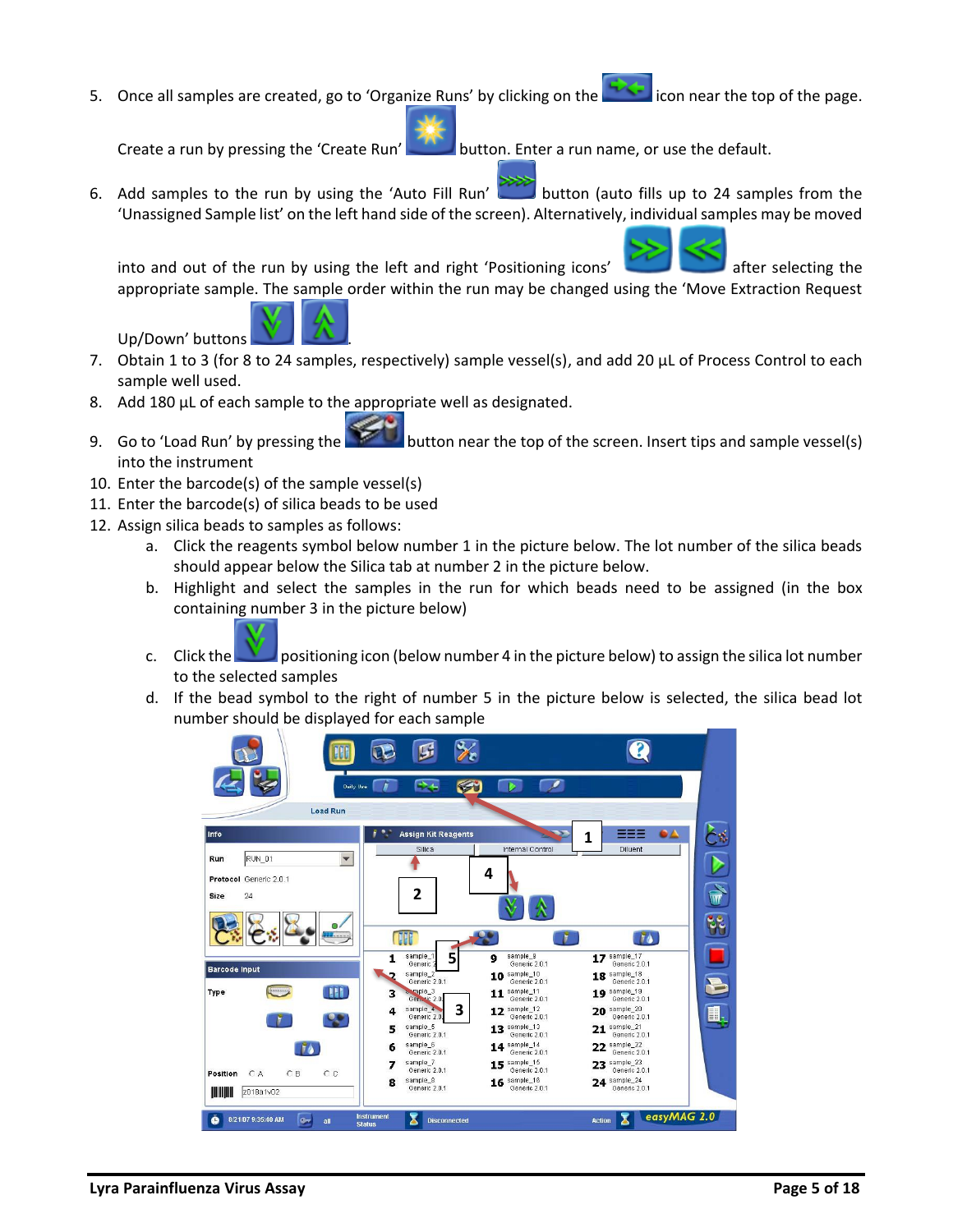

- 13. Print work list by touching 'Load Run' icon followed by pressing the 'Print Work List' icon .
- 14. Press the 'Dispense Lysis' button. The on-board lysis will take approximately 12 minutes to complete.
- 15. For each sample vessel, prepare magnetic particles using the Biohit pipettor and tips for up to eight reactions as follows:
	- a. Using 1 tip and Program 1, aspirate 550 µL nuclease-free water and dispense into a 1.5 mL DNAse / RNAse free microfuge tube.
	- b. Vortex the magnetic silica. Using 1 tip and Program 1, aspirate 550  $\mu$ L of magnetic silica, dispense into the water and mix by vortexing.
	- c. Using 1 tip and Program 2, aspirate 1050  $\mu$ L of the magnetic silica mixture and dispense 25  $\mu$ L back into the same tube.
	- d. Dispense 125 µL magnetic silica mixture 8 times into 8 wells of an ELISA strip plate. Discard tip.
	- e. After Lysis is complete (NB: the 'Instrument Status' at the bottom of the screen must be '**IDLE**'!), using 8 tips and Program 3, aspirate 100 µL of magnetic silica mixture in strip wells, dispense 100 µL of magnetic silica mixture in strip wells, and aspirate 100 µL of magnetic silica mixture in strip wells.
	- f. Insert tips into liquid within the sample vessels. Aspirate 800  $\mu$ L, then dispense 900  $\mu$ L of magnetic silica mixture back into vessel. Aspirate 1000 µL of magnetic silica mixture from vessel, and dispense 1000  $\mu$ L of magnetic silica back into vessel. Repeat aspiration / dispensing of 1000  $\mu$ L two more times.
- 16. Close the instrument, and press the 'Start' button to begin the run.
- 17. Upon completion of the run, transfer purified nucleic acid to nuclease-free tubes. Eluates can be stored at room temperature (20°C to 25°C) for up to 4 hours, at 2°C to 8°C for 6 hours and at  $-20^{\circ}$ C for 1 month. The extracted RNA is stable for up to three freeze/thaws cycles when stored at –20°C.

# **INITIAL THERMOCYCLER PROGRAMMING**

- 1. Launch the 7500 Fast Dx software package.
- 2. The **Quick Startup document** dialog window will open. Select the **Create New Document** button to start the **New Document Wizard**. Follow each step to initiate the Lyra Parainfluenza protocol.
	- a. Define Document: Most of the following should be the default setting. If not, change accordingly.
		- i. Confirm or enter the following information:

| Assay:             | Standard Curve (Absolute Quantitation) |  |
|--------------------|----------------------------------------|--|
| Container:         | 96-Well Clear                          |  |
| Template:          | <b>Blank Document</b>                  |  |
| <b>Run Mode:</b>   | <b>Fast 7500</b>                       |  |
| Operator:          | your operator name                     |  |
| Comments:          | SDS v1.4.1                             |  |
| <b>Plate Name:</b> | 'Lyra PIV'                             |  |

- ii. Select the **Next** button.
- iii. Select Detectors: New detectors for PIV-1, PIV-2, PIV-3 and the process control (PRC), must be added. For each target, select the **New Detector** button to open the **New Detector** pop-up window. Alternatively, use the **Create Another** button from within the **New Detector** pop-up window for the last two detectors Enter the following information for each detector: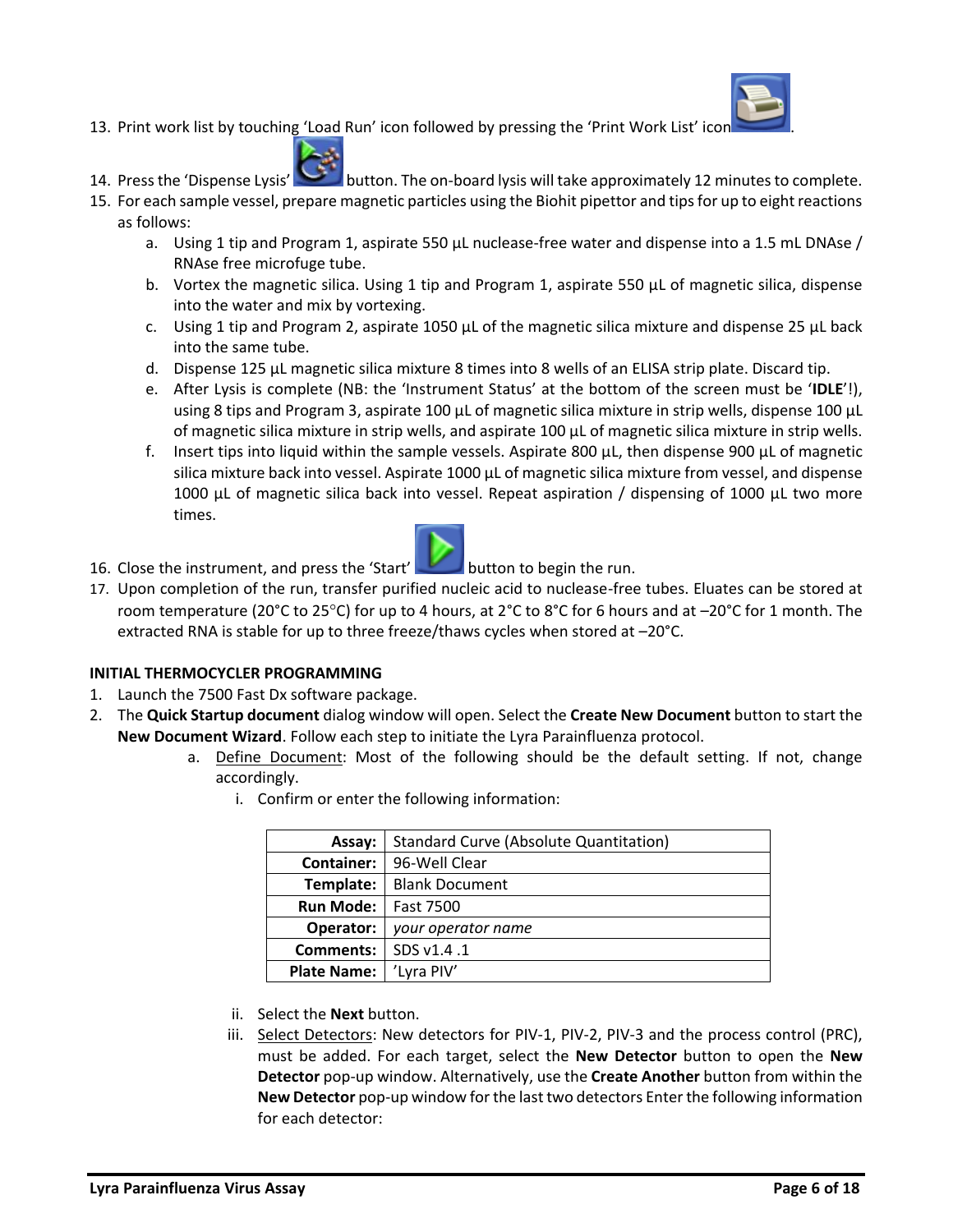| Reporter<br><b>Name</b> |                  | Quencher   | Color    |
|-------------------------|------------------|------------|----------|
|                         | Dye              | <b>Dye</b> |          |
| $PIV-1$                 | <b>FAM</b>       | (none)     | (Select) |
| $PIV-2$                 | JOE.             | (none)     | (Select) |
| $PIV-3$                 | <b>Texas Red</b> | (none)     | (Select) |
| <b>PRC</b>              | Cv5              | (none)     | (Select) |

- iv. Select a unique color to represent each detector.
- v. Highlight the new detectors and add to the **Detectors in Document** column using the **Add** button.
- vi. Select **(none)** from the **Passive Reference** drop-down menu.
- vii. Select the **Next** button.
- viii. Select the Finish button without setting any wells.
- b. The wizard will close, and the software will open, starting with the **Setup** tab. This will show the sample plate that was set up during the quick start. For the initial set up, nothing needs to be changed here.
- c. Define the Thermocycler Protocol:
	- i. Select the **Instrument** tab to set up the Lyra Parainfluenza RT-PCR cycling times and temperatures.
	- ii. Under **Thermal Profile** there should be a default 2-stage protocol. Each stage will have 3 user-editable text boxes. The top box value represents the number of reps or cycles for that stage. The middle box value represents the temperature  $(°C)$ , and the lowest box value represents the time (minutes: seconds).

| Thermal Cycler Protocol-                  |                                                                        |
|-------------------------------------------|------------------------------------------------------------------------|
| Thermal Profile                           | Auto Increment   Ramp Rate                                             |
| Stage 2<br>Stage 1<br>Reps: 40<br>Reps: 1 |                                                                        |
| 95.0<br>95.0<br>0:03<br>0:20              | 60.0<br>0:30                                                           |
| Add Hold<br>Add Cycle<br>Settings         | Add Step<br><b>Help</b><br>Add Dissociation Stage<br>Delete            |
| Sample Volume (µL):                       | 20                                                                     |
| Run Mode                                  | Expert Mode   Select/View Filters<br>Fast 7500<br>$\blacktriangledown$ |
| Data Collection:                          | Stage 2, Step 2 (60.0 @ 0:30)                                          |
|                                           |                                                                        |

- iii. Make the following changes to the default **Thermal Cycler Protocol**:
	- 1. Stage 1
		- a. Reps: 1
		- b. Temp: 55
		- c. Time: 5:00
	- 2. Select the bar between Stage 1 and Stage 2. Select the **Add Hold** button to add another stage.
	- 3. Stage 2
		- a. Reps: 1
		- b. Temp: 60
		- c. Time: 5:00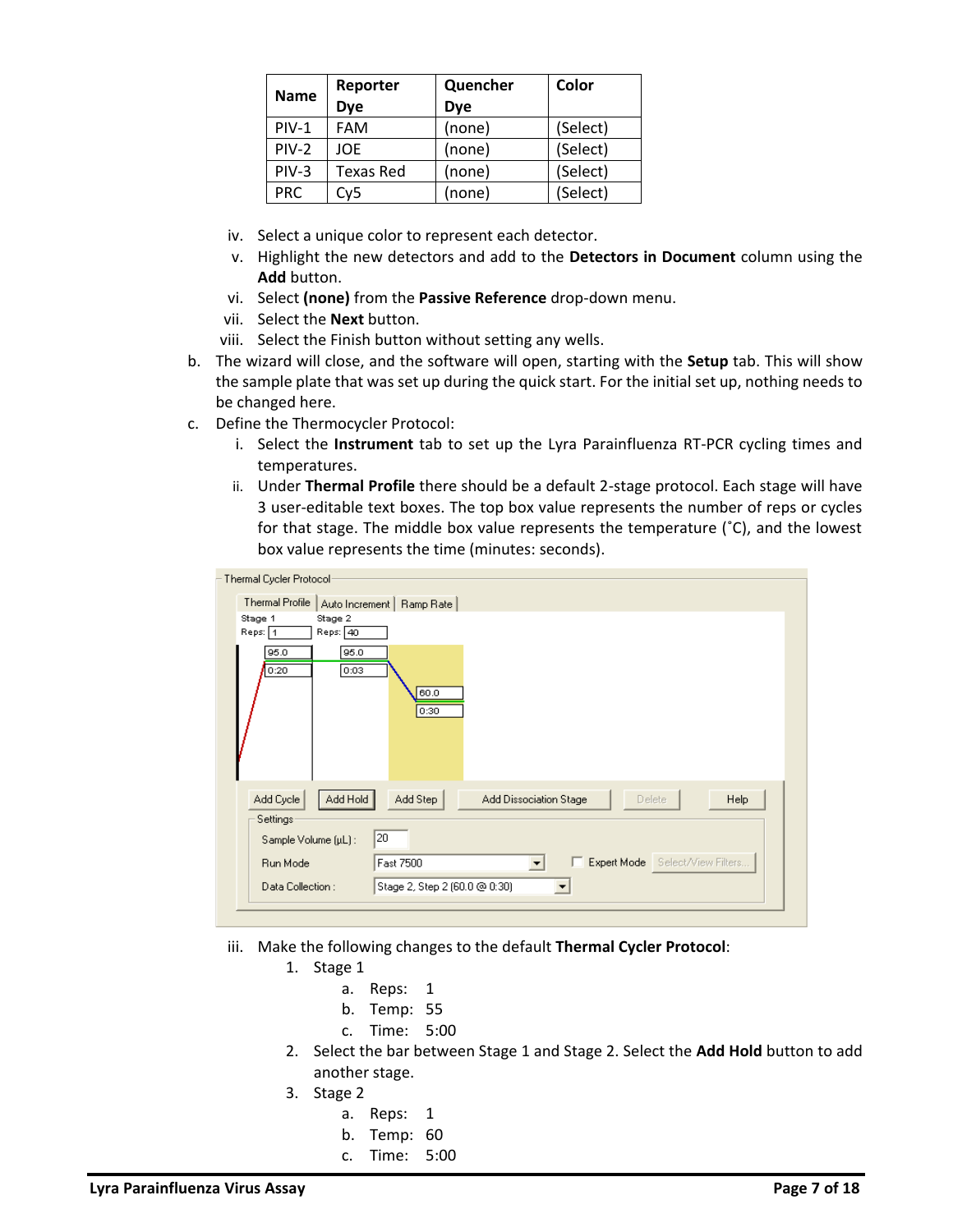- 4. Select the bar between Stage 2 and Stage 3. Select the **Add Hold** button to add another stage.
- 5. Stage 3
	- a. Reps: 1
	- b. Temp: 65
	- c. Time: 5:00
- 6. Stage 4 (2-Step Amplification Stage)
	- a. Reps: 10
	- b. Step 1
		- i. Temp: 92
		- ii. Time: 0:05
	- c. Step 2
		- i. Temp: 57
		- ii. Time: 0:40
- 7. Select the bar to the right of Stage 4. Select the **Add Cycle** button to add another stage.
- 8. Stage 5 (2-Step Amplification Stage)
	- a. Reps: 35
	- b. Step 1
		- i. Temp: 92
		- ii. Time: 0:05
	- c. Step 2
		- i. Temp: 57
		- ii. Time: 0:40
- 9. If a wrong stage is added, the stage may be removed by pressing the **Delete** button after highlighting the stage between the vertical lines.

## iv. Under **Settings,** enter the following:

| $(\mu L)$ :                                             | Sample Volume   20 (default)<br>Run Mode:   7500 Fast (default) |  |
|---------------------------------------------------------|-----------------------------------------------------------------|--|
| Data Collection:   Stage 5, Step 2(57.0 $@$ 0:40)       |                                                                 |  |
| NOTE: Do not check the check box next to 'Expert Mode.' |                                                                 |  |

#### v. Final protocol

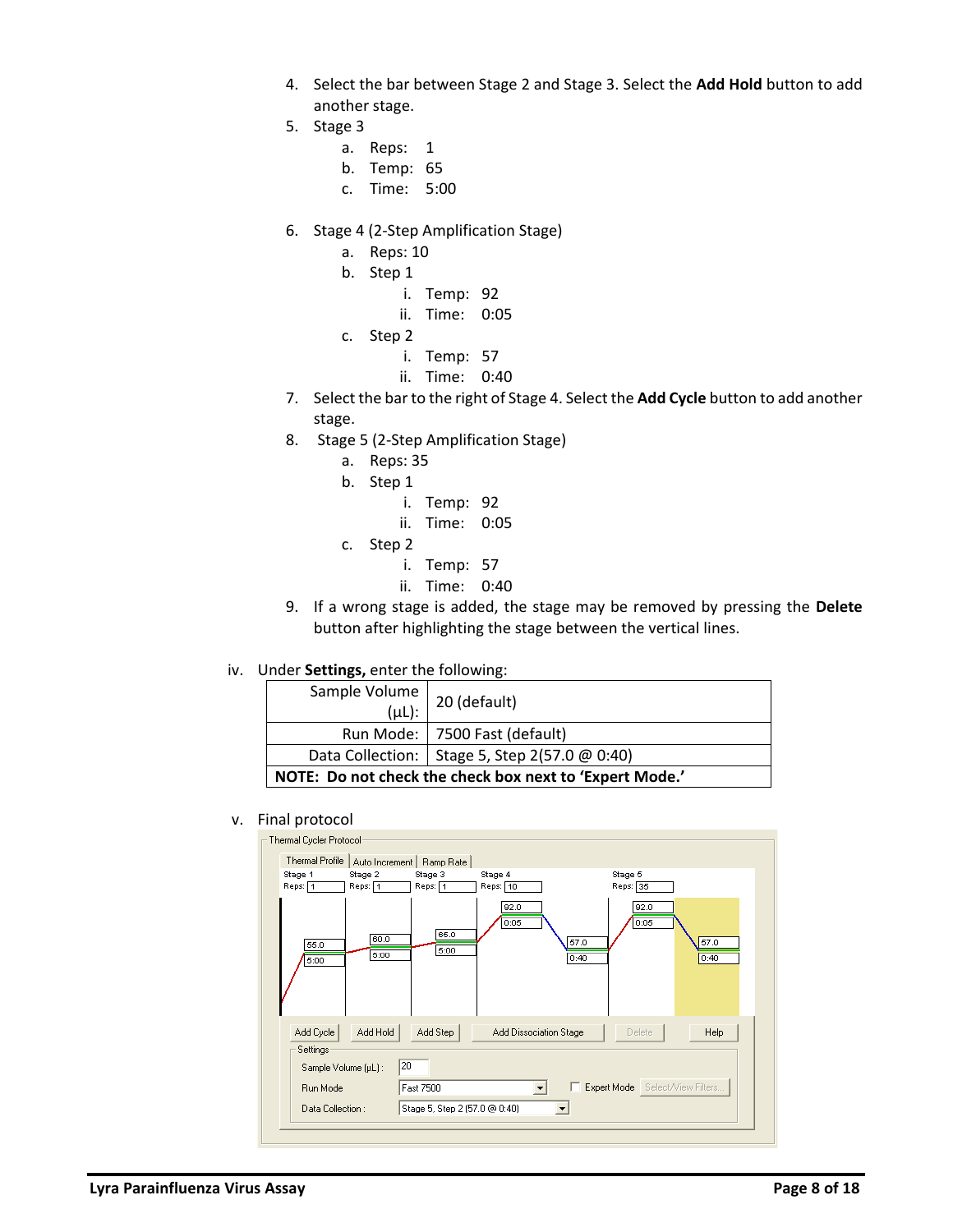- d. Set threshold for each analyte as follows:
	- i. Select the **Results** tab.
	- ii. Select the **Amplification Plot** tab.
	- iii. Select PIV-1 from the Detector tab in the top right corner.
	- iv. In the **Analysis Settings** block, set the **Threshold** to **1.0e005.**
	- v. Select the **Auto Baseline** radio button.
	- vi. Repeat iii-v for PIV-2 setting the **Threshold** to **8.0e004.**
	- vii. Repeat iii-v for PIV-3 setting the **Threshold** to **1.6e005.**
	- viii. Repeat iii-v for PRC setting the **Threshold** to **1.0e005.**

| Data: Delta Rn vs Cycle v               | Data: Delta Rn vs Cycle<br>ार।         | Data: Delta Rn vs Cycle v                      | Data: Delta Rn vs Cycle<br>$\overline{\phantom{a}}$ |
|-----------------------------------------|----------------------------------------|------------------------------------------------|-----------------------------------------------------|
| Detector: PIV-1<br>$\blacktriangledown$ | Detector: PV-2<br>$\blacktriangledown$ | Detector: FIV-3                                | Detector: PRC<br>$\overline{\phantom{a}}$           |
| Line Color: Well Color                  | Line Color: Well Color<br>회            | Line Color: Well Color<br>$\blacktriangledown$ | Line Color: Well Color<br>$\overline{\phantom{a}}$  |
| Analysis Settings                       | Analysis Settings                      | Analysis Settings                              | Analysis Settings                                   |
| Auto Ct                                 | Auto Ct                                | Auto Ct                                        | C Auto Ct                                           |
| $\sigma$<br>Manual Ct                   | Manual Ct<br>$\sqrt{2}$                | $\sigma$<br>Manual Ct                          | Manual Ct                                           |
| Threshold: 1.0e+005                     | Threshold: 8.0e+004                    | Threshold: 1.6e+005                            | Threshold: 1.0e+005                                 |
| Auto Baseline                           | Auto Baseline                          | Auto Baseline                                  | Auto Baseline                                       |
| Manual Baseline:                        | Manual Baseline:                       | Manual Baseline:                               | Manual Baseline:                                    |
| Start (cycle): Auto                     | Start (cycle): Auto                    | Start (cycle): Auto                            | Start (cycle): Auto                                 |
| End (cycle): Auto                       | End (cycle): Auto                      | End (cycle): Auto                              | End (cycle): Auto                                   |
| Analyze                                 | Analyze                                | Analyze                                        | Analyze                                             |
| Help                                    | <b>Help</b>                            | Help                                           | Help                                                |

- e. Save the new protocol as a template for future uses.
	- i. At the top of the screen select **File** and then **Save As.**
	- ii. **Save In:** D:\Applied Biosystems\7500 Fast System\Templates\.
	- iii. **File name:** 'Lyra PIV.'
	- iv. **Save as type:** 'SDS Templates (\*.sdt).'
- f. Exit the software.

# **ASSAY PROCEDURE**

Run the following procedures at the controlled room temperature of 20 $\rm ^oC$  to 25 $\rm ^oC$ .

## **Nucleic Acid Extraction Procedure**

Refer to the NucliSENS easyMAG System Programming Instructions above.

- 1. Add 20 µL of the Process Control to the sample extraction well.
- 2. Add 180 µL of patient sample or external control to a sample extraction well.
- 3. Follow extraction procedure as per manufacturer's instructions.
- 4. Eluates can be stored up to 30 days at room temperature,  $4^{\circ}$ C,  $-20^{\circ}$ C and  $-80^{\circ}$ C and be used with up to 3 freeze-thaw cycles.

## **Master Mix Rehydration Procedure**

- 1. Determine the number of specimens to be tested, and obtain the correct number of eight-test lyop**h**ilized Master Mix vials for testing.
- 2. Return unused reagents to the appropriate storage conditions.
- 3. Open Master Mix carefully to avoid disruption of the pellet.
- 4. Add 135 µL of Rehydration Solution to the Master Mix.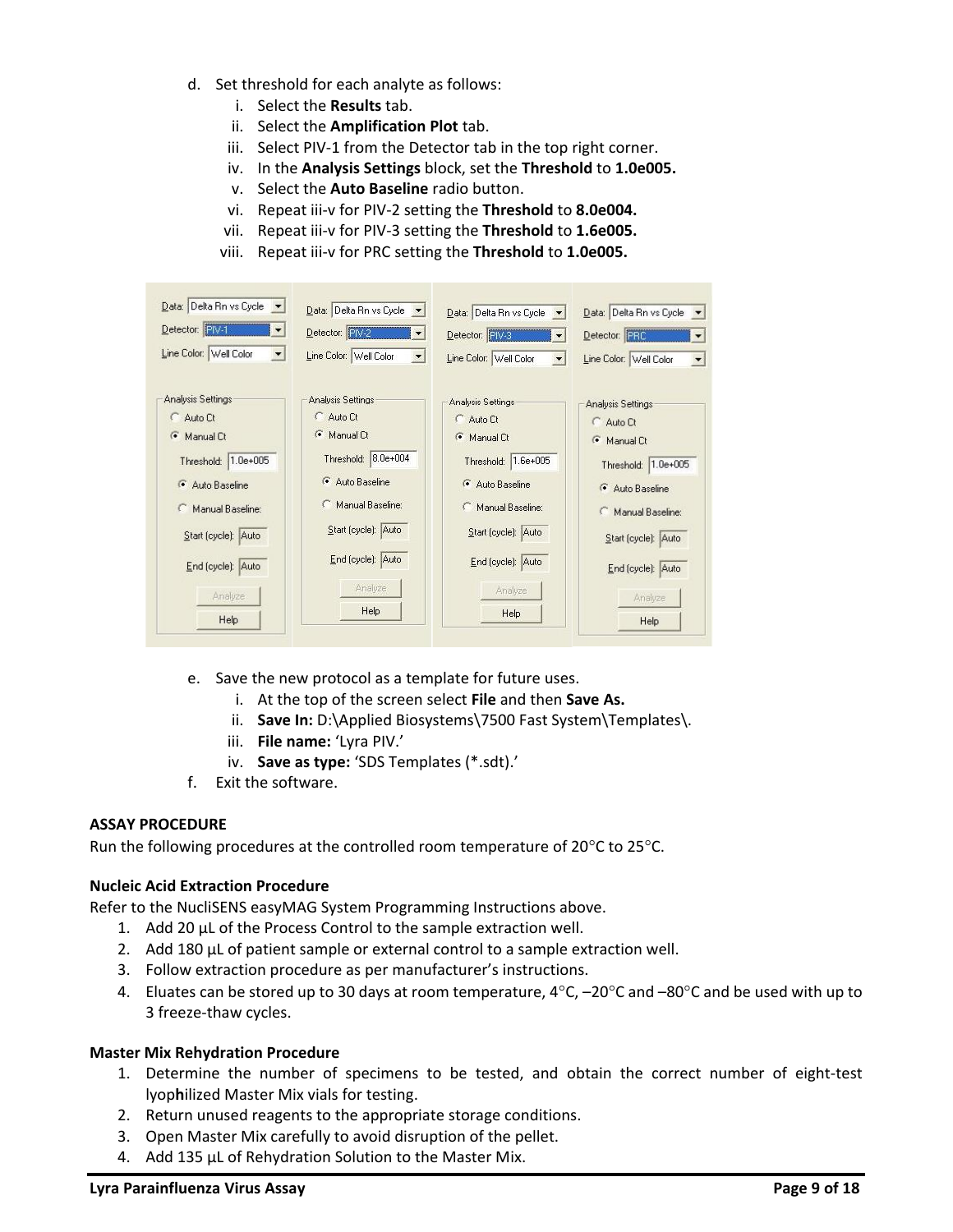- 5. Place vial at room temperature for 1-2 minutes to allow rehydration of pellet.
- 6. Gently pipette up and down 2-3 times (avoiding the formation of bubbles) prior to dispensing into the first PCR tube or plate well.
	- **Note:** The rehydrated Master Mix is sufficient for eight reactions.

**Note:** The rehydrated Master Mix may be kept at room temperature for up to 2 hours, at 2°C to 8°C for up to 4 hours or ≤–20°C for up to 2 days. (See "Storage and Handling of Kit Reagents" section for additional storage options) The rehydrated Master Mix should be recapped, sealed with parafilm, and stored in an upright position. Protect the Master Mix from light during storage.

## **RT-PCR Set-up Procedure:**

- 1. Add 15 µL of the rehydrated Master Mix to each reaction tube or plate well.
- 2. Add 5 µL of extracted nucleic acid (specimen with the process control) into the plate wells. Mixing of reagents is not required.

**Note:** Use a micropipettor with a new non-aerosol tip with each extracted specimen.

- 3. Seal the plate. **Note:** Quidel suggests each thermocycler run should include a reaction tube or well with PIV External Positive Control and Negative Control. Run controls in keeping with your lab practices and policies.
- 4. Centrifuge the plate for a minimum of 15 seconds. Ensure that all liquid is at the bottom of the tube.
- 5. Insert plate into the thermocycler.

# **Amplification Protocol on the 7500 Fast Dx Thermocycler**

- 1. Switch on 7500 Fast Dx.
- 2. Launch the 7500 Fast Dx software package.
- 3. The **Quick Startup document** dialog window will open.
- 4. Click on **Create a new document.**
- 5. Most of the following should be the default setting. If not, change accordingly.

| Assay:     | <b>Standard Curve (Absolute Quantitation)</b> |
|------------|-----------------------------------------------|
| Container: | 96-Well Clear                                 |
| Template:  | Lyra PIV                                      |
| Run Mode:  | <b>Fast 7500</b>                              |
| Operator:  | your operator name                            |
| Comments:  | SDS v1.4.1 (add more if needed)               |
| Plate      | YYMMDD-Lyra PIV                               |
| Name:      |                                               |

- 6. Set Up Sample Plate:
	- a. Under the **Setup** and **Plate** tabs the plate setup will appear.
	- b. Select all wells that will contain sample, right-click and select the **Well Inspector** from the dropdown menu. When the **Well Inspector** pop-up window opens, select the detectors for PIV-1, PIV-2, PIV-3 and PRC.
	- c. Use the **Well Inspector** to enter the sample names. Patient IDs may be entered in the Well Inspector window; however, it is recommended that this is done prior to resuspending the lyophilized master mix, post run, or using the import function to minimize the time the PCR reactions will sit at room temperature prior to starting the run.
	- d. Save the run as **YYMMDD-Lyra PIV.sds**.
	- e. A window will open asking for the "Reason for change of entry." Enter "**Setup**" and any other comments relevant to the run.
- 7. Starting the PCR:
	- a. Select the **Instrument** tab.
	- b. Insert the 96 well PCR plate into the machine.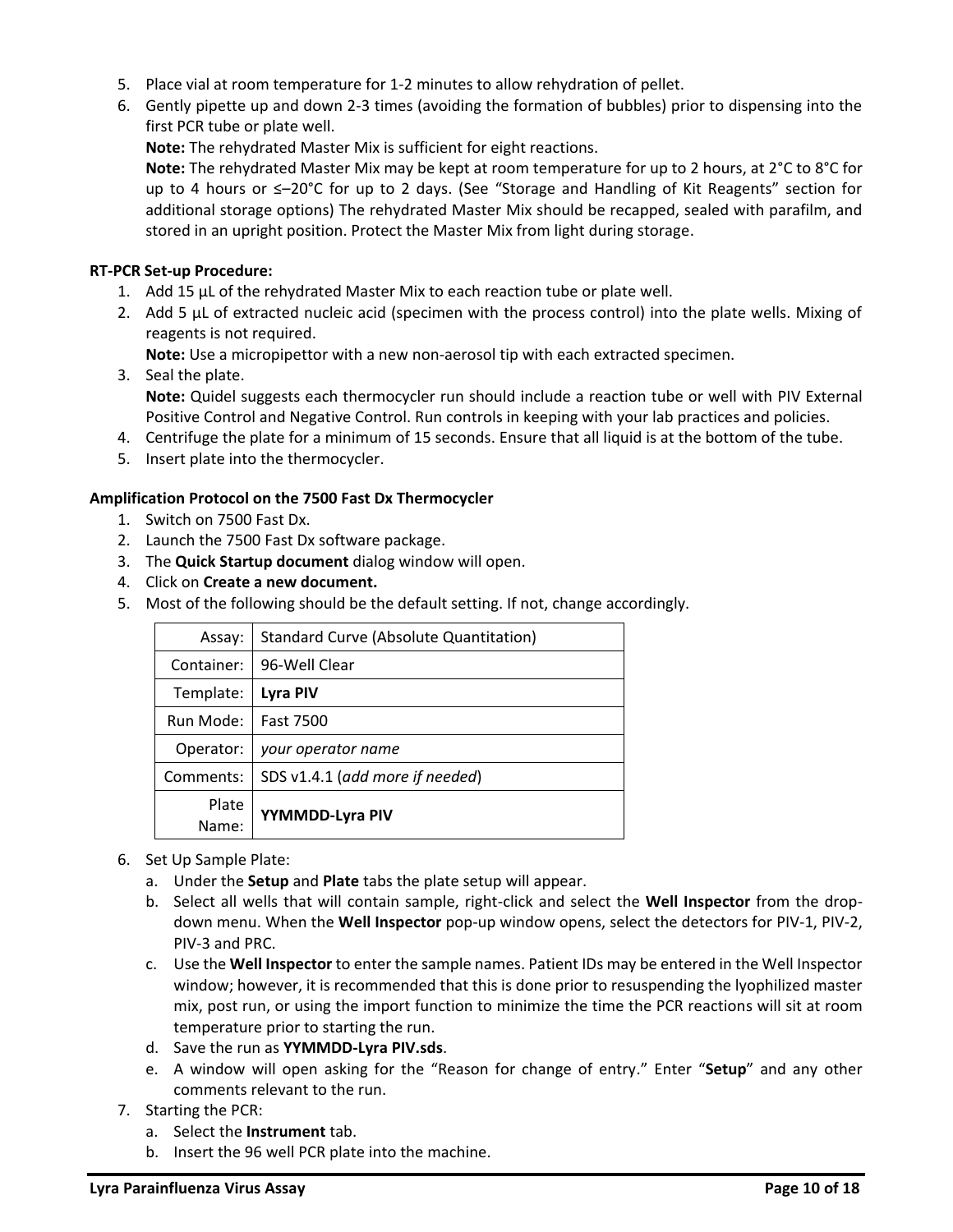- c. Under **Instrument Control**, select the **Start** button to initiate the run.
- 8. Post PCR:
	- a. **IMPORTANT:** When the run is finished, press OK. Analyze the data by pressing the **"Analyze"** button in the top menu, and save the file.
	- b. Save the file by pressing **Save Document** in the task bar. A window will open asking for the "Reason for change of entry." Enter "**Data analysis post run**" and any other comments relevant to the run.

| Interpretation of the Lyra Parainfluenza Assay Results on the 7500 Fast Dx Thermocycler |                            |                            |                            |                                        |                                                                                                                                                                                                                                                                 |
|-----------------------------------------------------------------------------------------|----------------------------|----------------------------|----------------------------|----------------------------------------|-----------------------------------------------------------------------------------------------------------------------------------------------------------------------------------------------------------------------------------------------------------------|
| Assay<br>Result                                                                         | Detector:<br><b>PIV-1</b>  | Detector:<br><b>PIV-2</b>  | Detector:<br><b>PIV-3</b>  | Detector:<br><b>Process</b><br>Control | <b>Interpretation of Results</b>                                                                                                                                                                                                                                |
| Negative                                                                                | Ct <5.0 or Ct >35.0        | Ct <5.0 or Ct >35.0        | Ct <5.0 or Ct >35.0        | 5.0≤ Ct ≤35.0                          | No PIV-1, PIV-2, or PIV-3 viral RNA<br>detected; PRC Detected                                                                                                                                                                                                   |
| $PIV-1$<br>Positive                                                                     | $5.0 \leq Ct \leq 35.0$    | $Ct < 5.0$ or $Ct > 35.0$  | Ct <5.0 or Ct >35.0        | $NA*$                                  | PIV-1 viral RNA detected                                                                                                                                                                                                                                        |
| $PIV-2$<br>Positive                                                                     | $Ct < 5.0$ or $Ct > 35.0$  | $5.0 \leq C$ t $\leq 35.0$ | Ct <5.0 or Ct >35.0        | $NA*$                                  | PIV-2 viral RNA detected                                                                                                                                                                                                                                        |
| $PIV-3$<br>Positive                                                                     | Ct <5.0 or Ct >35.0        | Ct <5.0 or Ct >35.0        | $5.0 \leq Ct \leq 35.0$    | $NA*$                                  | PIV-3 viral RNA detected                                                                                                                                                                                                                                        |
| PIV-1 and<br>$PIV-2$<br>Positive                                                        | $5.0 \leq C$ t $\leq$ 35.0 | $5.0 \leq C$ t $\leq$ 35.0 | $Ct < 5.0$ or $Ct > 35.0$  | $NA*$                                  | PIV-1 and PIV-2 viral RNA detected                                                                                                                                                                                                                              |
| PIV-1 and<br>$PIV-3$<br>Positive                                                        | $5.0 \leq Ct \leq 35.0$    | Ct <5.0 or Ct >35.0        | $5.0 \leq C$ t $\leq 35.0$ | $NA*$                                  | PIV-1 and PIV-3 viral RNA detected                                                                                                                                                                                                                              |
| PIV-2 and<br>$PIV-3$<br>Positive                                                        | Ct <5.0 or Ct >35.0        | $5.0 \leq C t \leq 35.0$   | $5.0 \leq C t \leq 35.0$   | $NA*$                                  | PIV-2 and PIV-3 viral RNA detected                                                                                                                                                                                                                              |
| PIV-1, PIV-2<br>and PIV-3<br>Positive                                                   | $5.0 \leq Ct \leq 35.0$    | $5.0 \leq C$ t $\leq 35.0$ | $5.0 \leq C$ t $\leq 35.0$ | $NA*$                                  | PIV-1, PIV-2 and PIV-3 viral RNA<br>detected                                                                                                                                                                                                                    |
| Invalid                                                                                 | $Ct$ <5.0 or $Ct$ >35.0    | $Ct$ <5.0 or $Ct$ >35.0    | $Ct$ <5.0 or $Ct > 35.0$   | $Ct < 5.0$ or<br>Ct > 35.0             | No PIV-1, PIV-2, or PIV-3 viral RNA<br>detected and no PRC detected;<br>invalid test.<br>Retest the same purified sample. If<br>this test is also invalid, re-extract<br>and retest another aliquot of the<br>same sample or obtain a new sample<br>and retest. |

### **INTERPRETATION OF RESULTS**

\*No Ct value is required for the Process Control to make a positive call.

## **QUALITY CONTROL**

The Lyra Parainfluenza Virus Assay incorporates several controls to monitor assay performance.

- 1. The Process Control should be used during extraction and amplification in the assay. This control should be added to each sample aliquot prior to extraction.
- 2. Commercially available external positive parainfluenza controls may be treated as a patient specimen and should be used in accordance with your lab standards. Previously characterized positive parainfluenza specimens may be used in lieu of a commercial parainfluenza control.
- 3. Viral transport media or previously characterized negative specimen may be used as an external negative control. This must be treated as a patient specimen and should be performed in accordance with currently lab standards.

## **LIMITATIONS**

- This test is not intended to detect Parainfluenza 4a or Parainfluenza 4b Viruses.
- Negative results do not preclude infection with parainfluenza and should not be the sole basis of a treatment decision.
- As with other assays of this type, there is a risk of false negative results due to the presence of sequence variants in the viral target.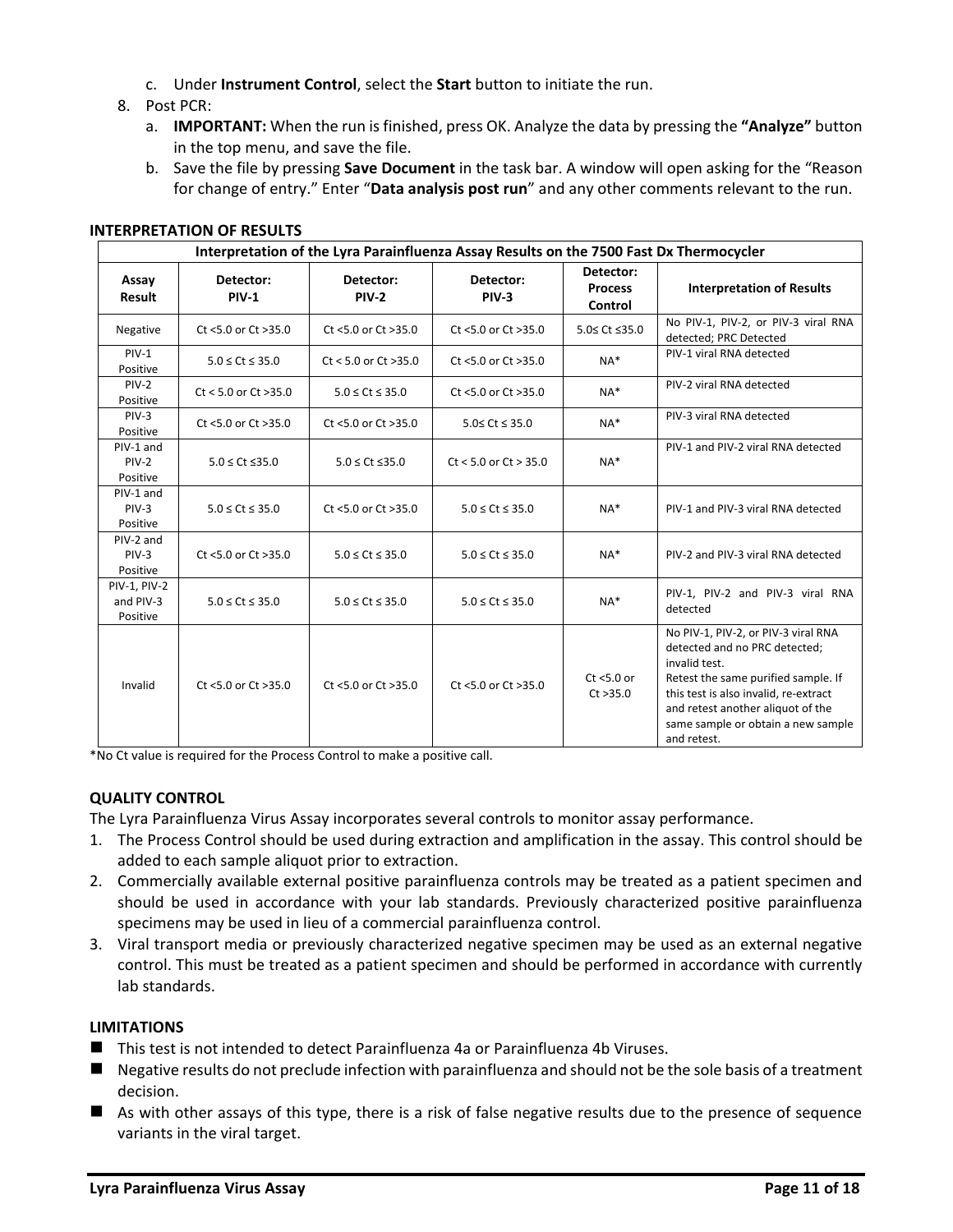- For all virus combinations, detectable interference near the LOD of the assay for each virus (PIV-1, PIV-2, and PIV-3) was seen in analytical studies when the competing virus concentration was equal to or greater than 4.0 x10 $^6$  TCID<sub>50</sub>.
- Improper collection, storage, or transport may lead to false negative results.
- Inhibitors present in the sample and/or errors in following the assay procedure may lead to false negative results.
- A trained health care professional should interpret assay results in conjunction with the patient's medical history, clinical signs and symptoms, and the results of other diagnostic tests.
- The performance of the assay has not been established in individuals who received nasally administered corticosteroids.
- The performance of the assay has not been established in individuals who received nasally administered Influenza vaccine.

# **EXPECTED VALUES**

Clinical studies were performed with the Lyra Parainfluenza assay using the 7500 Fast Dx. Testing was performed with prospective specimens received from throughout the United States in the winter of 2013 (January 2013 to March 2013, and October 2013 to December 2013). The table below provides the expected value for each virus.

| Expected Values for the Winter of 2013 and 2014 (Combined)           |  |  |  |  |
|----------------------------------------------------------------------|--|--|--|--|
| <b>PIV-2</b><br>PIV-3<br><b>PIV-1</b><br>Instrument                  |  |  |  |  |
| $0.4\%$ (5/1241)<br>1.8% (22/1241)<br>1.0% (13/1241)<br>7500 Fast Dx |  |  |  |  |

## **CLINICAL PERFORMANCE**

Performance characteristics of the Lyra Parainfluenza Virus assay using the 7500 Fast Dx platform were established during a prospective study during the 2013 respiratory virus season (January 2013 to March 2013, and October 2013 to December 2013). One thousand two hundred and forty-one (1241) fresh specimens used for this study were swab specimens that were collected for routine respiratory virus testing at three (3) sites across the United States. A single specimen was collected per patient and tested (direct specimen DFA and culture with DFA) immediately after collection. The specimens were extracted with the NucliSENS easyMAG and tested with Lyra Parainfluenza Virus Assay.

The age demographics

| Combined Study - Age and Gender Distribution |     |     |  |  |  |
|----------------------------------------------|-----|-----|--|--|--|
| Gender<br><b>Male</b><br><b>Female</b>       |     |     |  |  |  |
| Total                                        | 651 | 590 |  |  |  |
| Age                                          |     |     |  |  |  |
| <2 years                                     | 111 | 158 |  |  |  |
| 2 to 5 years                                 | 130 | 126 |  |  |  |
| 6 to 21 years                                | 150 | 129 |  |  |  |
| 22 to 59 years                               | 160 | 108 |  |  |  |
| $\geq 60$ years                              | 100 | 69  |  |  |  |

## **Prospective Clinical Study**

The evaluation of the Lyra Parainfluenza Virus Assay occurred in two separate studies: a prospective multicenter study using one thousand two hundred and forty-one (1241) fresh specimens from the upper respiratory tract; and a retrospective study using one hundred five (105) frozen specimens from the upper respiratory tract. In both studies the specimens were processed the NucliSENS easyMag at all sites for the extraction of nucleic acids from the clinical specimens. The 7500 Fast Dx Real-Time PCR Instrument was used with the Quidel assay for the amplification and detection of the target nucleic acids with the Lyra Parainfluenza Virus Assay. The prospective specimens were also processed and tested with direct specimen fluorescent antibody (DSFA) and cell culture with DFA (CCFA).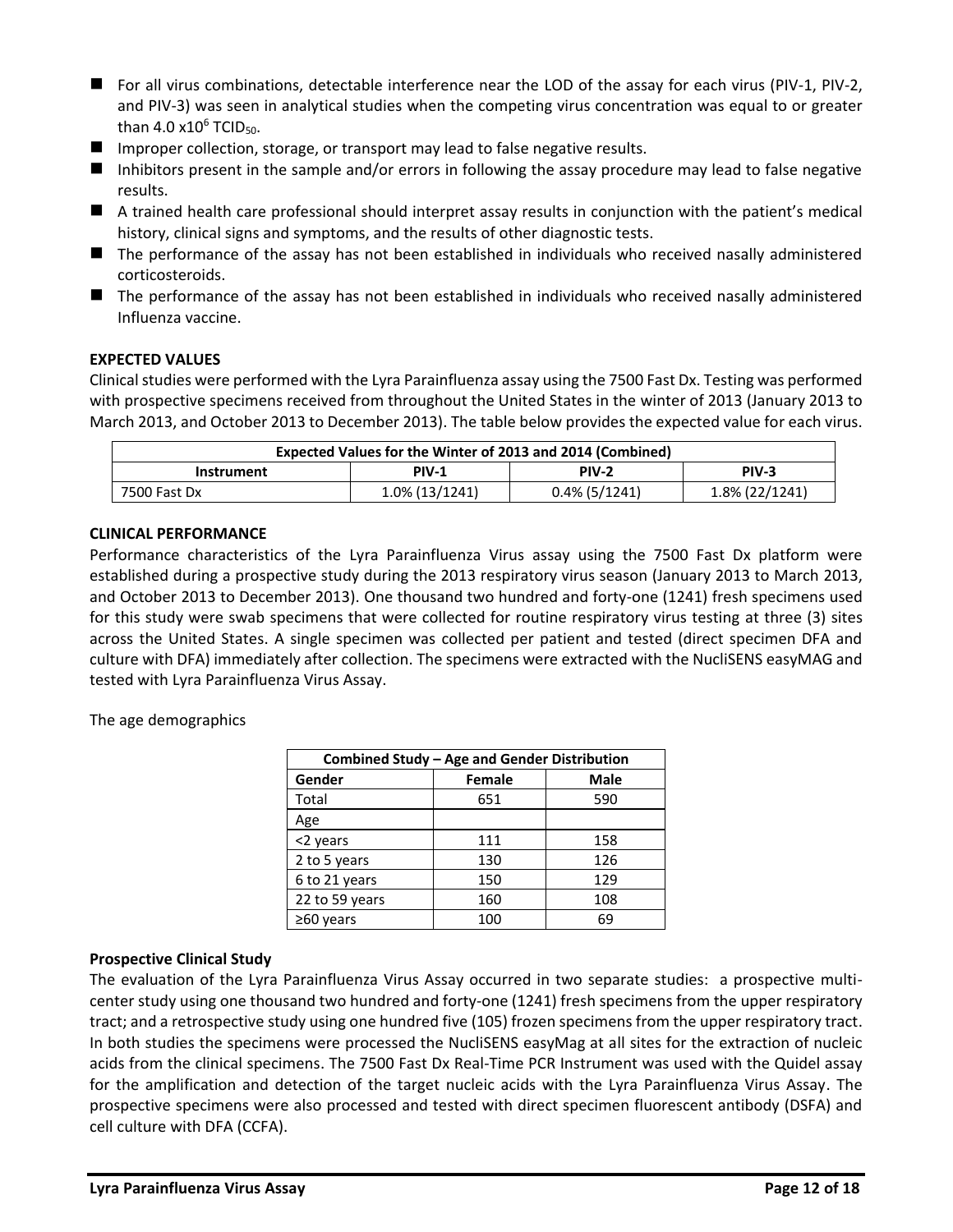One thousand two hundred and forty-one (1241) fresh specimens were collected and transported to each laboratory for testing with the Lyra Parainfluenza Virus Assay. The specimens shipped daily with cold packs for DSFA and CCFA to the central location and were tested within 72-hours of collection. The table below details the PIV-1 results for the specimens.

| <b>PIV-1</b>                   |                                              |       |                 |  |
|--------------------------------|----------------------------------------------|-------|-----------------|--|
|                                | <b>Comparator: DSFA and Culture with DFA</b> |       |                 |  |
| Lyra Parainfluenza Virus Assay | Positive<br>Negative<br>Total                |       |                 |  |
| Positive                       | 10                                           | $3*$  | 13              |  |
| <b>Negative</b>                | 0                                            | 1228  | 1228            |  |
| Total                          | 10                                           | 1231  | 1241            |  |
| 95% CI                         |                                              |       |                 |  |
| Sensitivity                    | 10/10                                        | 100%  | 72.2% to 100%   |  |
| Specificity                    | 1228/1231                                    | 99.8% | 99.3 % to 99.9% |  |

\*Two (2) of the three (3) positives were positive by an additional RT-PCR assay.

The table below details the PIV-2 results for the specimens.

| <b>PIV-2</b>                   |                                              |          |               |
|--------------------------------|----------------------------------------------|----------|---------------|
|                                | <b>Comparator: DSFA and Culture with DFA</b> |          |               |
| Lyra Parainfluenza Virus Assay | Positive                                     | Negative | Total         |
| Positive                       | 5                                            | 0        | 5             |
| <b>Negative</b>                | O                                            | 1236     | 1241          |
| Total                          | 5                                            | 1236     | 1246          |
| 95% CI                         |                                              |          |               |
| Sensitivity                    | 5/5                                          | 100%     | 56.6% to 100% |
| Specificity                    | 1236/1236                                    | 100%     | 99.7% to 100% |

The table below details the PIV-3 results for the specimens.

| <b>PIV-3</b>                   |                                              |          |                |
|--------------------------------|----------------------------------------------|----------|----------------|
|                                | <b>Comparator: DSFA and Culture with DFA</b> |          |                |
| Lyra Parainfluenza Virus Assay | Positive                                     | Negative | Total          |
| Positive                       | 17                                           | $5*$     | 22             |
| Negative                       | 0                                            | 1219     | 1219           |
| Total                          | 17                                           | 1224     | 1241           |
| 95% CI                         |                                              |          |                |
| Sensitivity                    | 17/17                                        | 100%     | 81.6% to 100%  |
| Specificity                    | 1219/1224                                    | 99.6%    | 99.0% to 99.8% |

\*Five (5) of the five (5) positives were positive by an additional RT-PCR assay.

### **Retrospective Study**

Due to the low prevalence of parainfluenza virus at the clinical sites during the study period, a retrospective study was conducted with specimens obtained from a pediatric hospital in the Southwest United States. One hundred five (105) frozen specimens from the upper respiratory tract were tested concurrently with the Lyra Parainfluenza Virus Assay and an additional FDA-cleared molecular device.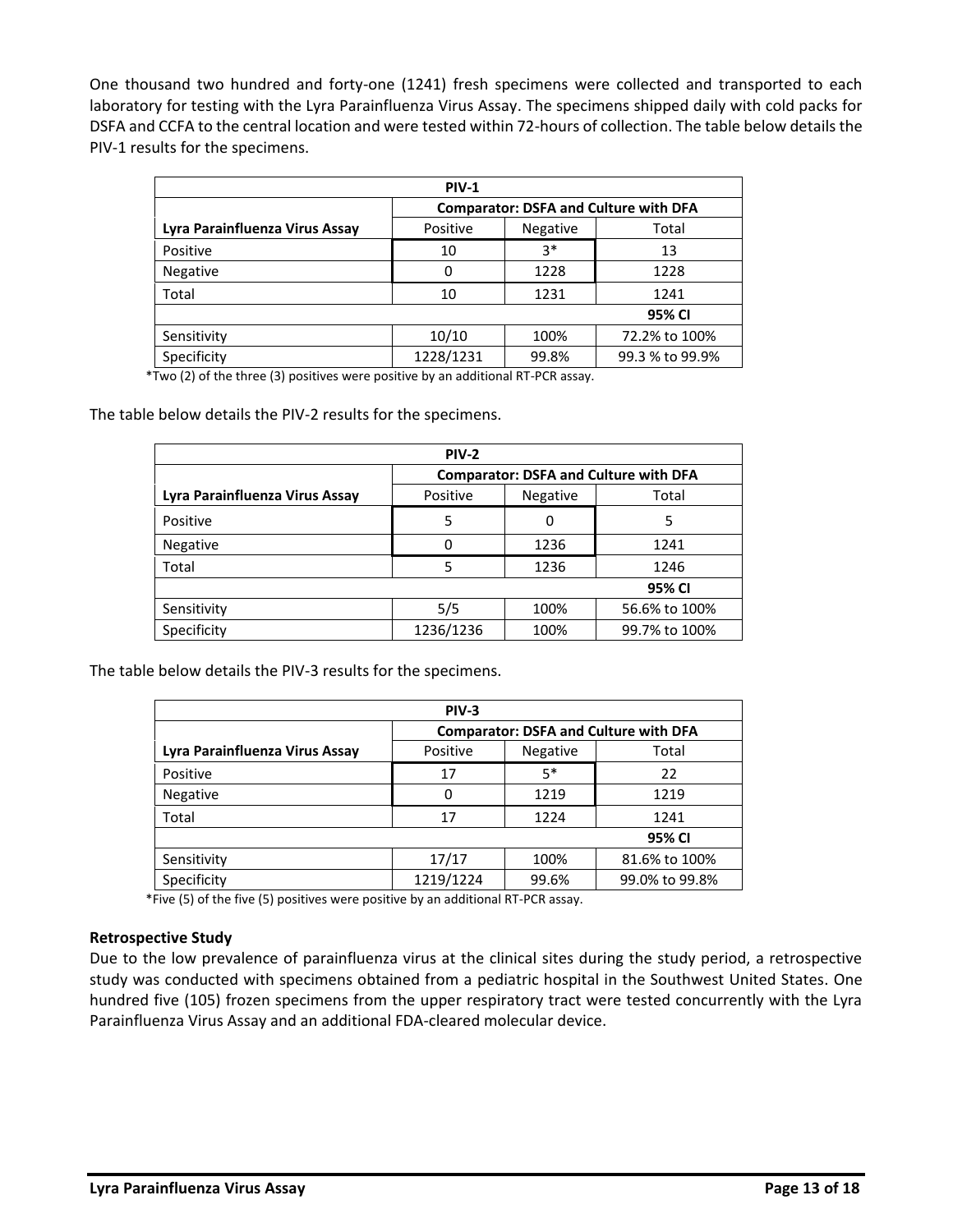| <b>PIV-1</b>                      |                                        |                 |                |
|-----------------------------------|----------------------------------------|-----------------|----------------|
|                                   | Comparator: Prodesse ProParaFlu+ assay |                 |                |
| Lyra Parainfluenza Virus Assay    | Positive                               | <b>Negative</b> | Total          |
| Positive                          | 24                                     | $1*$            | 25             |
| Negative                          | 0                                      | 80              | 80             |
| Total                             | 24                                     | 81              | 105            |
| 95% CI                            |                                        |                 |                |
| <b>Positive Percent Agreement</b> | 24/24                                  | 100%            | 86.2% to 100%  |
| <b>Negative Percent Agreement</b> | 80/81                                  | 98.8%           | 93.3% to 99.8% |

\*One (1) of one (1) positive was positive by an additional RT-PCR assay.

| <b>PIV-2</b>                      |                                        |          |                |
|-----------------------------------|----------------------------------------|----------|----------------|
|                                   | Comparator: Prodesse ProParaFlu+ assay |          |                |
| Lyra Parainfluenza Virus Assay    | Positive                               | Negative | Total          |
| Positive                          | 22                                     | $5*$     | 27             |
| <b>Negative</b>                   | 0                                      | 78       | 78             |
| Total                             | 22                                     | 83       | 105            |
|                                   |                                        |          | 95% CI         |
| Positive Percent Agreement        | 22/22                                  | 100%     | 85.1% to 100%  |
| <b>Negative Percent Agreement</b> | 78/83                                  | 94.0%    | 86.7% to 97.4% |

\*Five (5) of five (5) positives were positive by an additional RT-PCR assay.

| $PIV-3$                           |                                        |                 |               |
|-----------------------------------|----------------------------------------|-----------------|---------------|
|                                   | Comparator: Prodesse ProParaFlu+ assay |                 |               |
| Lyra Parainfluenza Virus Assay    | Positive                               | <b>Negative</b> | Total         |
| Positive                          | 24                                     | 0               | 24            |
| Negative                          | 0                                      | 81              | 81            |
| Total                             | 24                                     | 81              | 105           |
|                                   |                                        |                 | 95% CI        |
| Positive Percent Agreement        | 24/24                                  | 100%            | 86.2% to 100% |
| <b>Negative Percent Agreement</b> | 81/81                                  | 100%            | 95.5% to 100% |

## **ANALYTICAL PERFORMANCE**

## **Level of Detection**

The analytical sensitivity (limit of detection or LOD) of the Lyra Parainfluenza Virus assay was determined using quantified (TCID<sub>50</sub>/mL) cultures of parainfluenza virus types 1, 2, and 3 serially diluted in negative nasopharyngeal matrix. Each dilution was extracted in replicates of 20 per concentration of virus using the NucliSENS easyMAG System and tested on the three platforms. Analytical sensitivity (LOD) is defined as the lowest concentration at which 95% of all replicates tested positive.

|                                           | TCID <sub>50</sub> /mL |
|-------------------------------------------|------------------------|
| Parainfluenza virus type 1 (C-35 strain)  | $2.50 \times 10^{0}$   |
| Parainfluenza virus type 2 (Greer strain) | $2.50 \times 10^{2}$   |
| Parainfluenza virus type 3 (C-243 strain) | $8.00 \times 10^{1}$   |

## **Analytical Reactivity (Inclusivity)**

To verify the Lyra Parainfluenza Virus Assay detects multiple strains of Parainfluenza Type 1 (HPIV-1), Type 2 (HPIV-2) and Type 3 (HPIV-3). The number of characterized strains of Parainfluenza is very limited. *In silico* analysis was performed to demonstrate that primers are representative of the genetic diversity in the chosen target region for each Parainfluenza Virus type identified by the assay.

All full-genome Genbank annotation files for Human Parainfluenza virus Types 1, 2, and 3 were downloaded from NCBI. A summary of the number of sequences evaluated for each virus type is in the table below.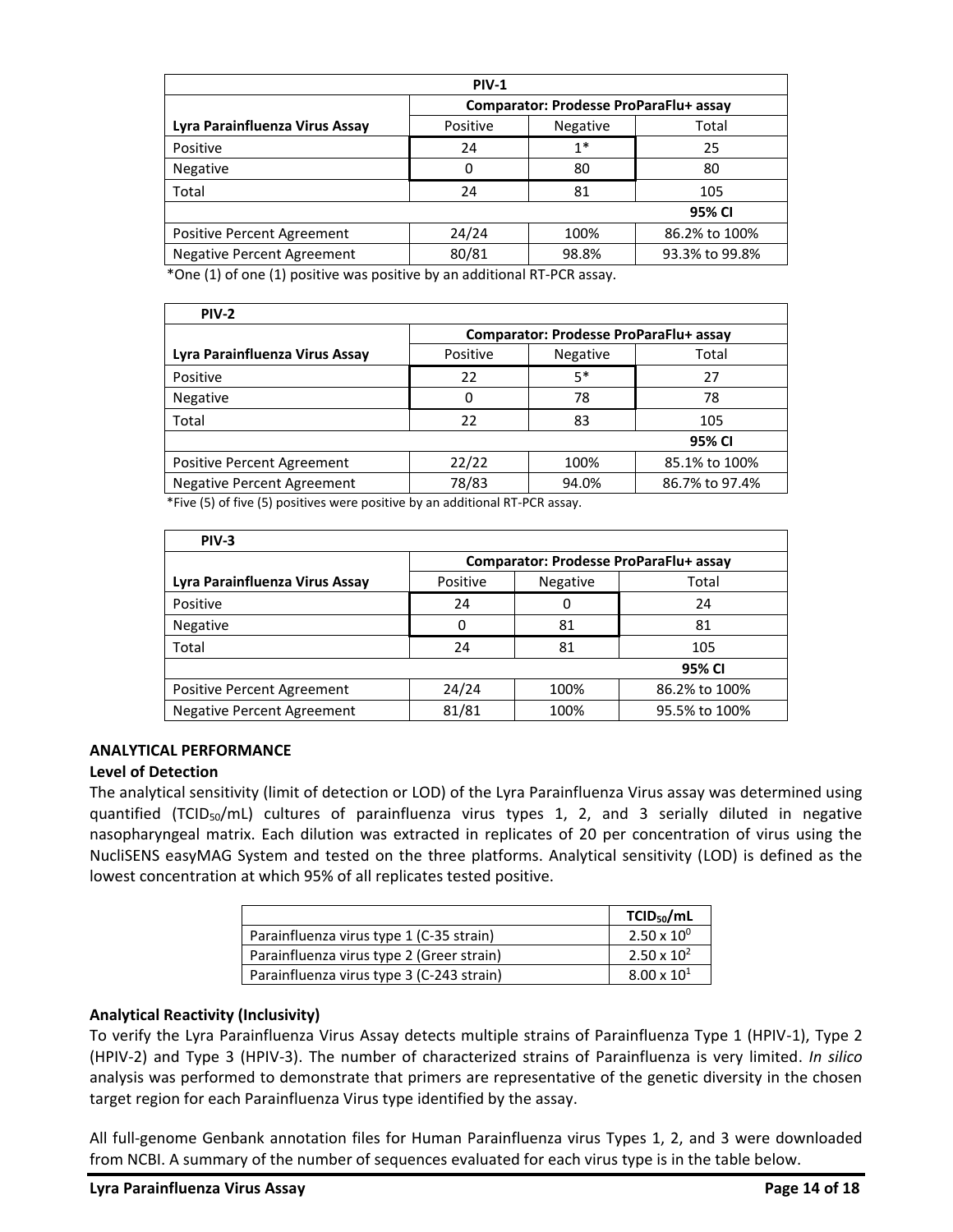| <b>HPIV Type</b>  | <b>Subtyping HPIV Type</b> | <b>Total Number of Sequences</b> |
|-------------------|----------------------------|----------------------------------|
|                   | HPIV <sub>2</sub>          |                                  |
| HPIV1             | HPIV3                      | 308                              |
|                   | HPIV4                      |                                  |
|                   | HPIV1                      |                                  |
| HPIV <sub>2</sub> | HPIV3                      | 458                              |
|                   | HPIV4                      |                                  |
|                   | HPIV1                      |                                  |
| HPIV <sub>3</sub> | HPIV <sub>2</sub>          | 509                              |
|                   | HPIV4                      |                                  |

## **Reproducibility Study**

The reproducibility of the Lyra Influenza Parainfluenza assay was evaluated at three (3) laboratory sites. Reproducibility was assessed using a panel of four (4) simulated samples that include medium positive and low positive, high negative PIV-1, PIV-2, PIV-3 and negative samples. Panels and controls were tested at each site by two (2) operators for 5-days (triplicate testing x 2 operators x 5 days x 3 sites = 90 results per level for each virus). The LOD values were based on the values obtained in the LOD study. The panels and controls were extracted using the NucliSENS easyMAG system and tested on the 7500 Fast Dx.

|                | <b>Percent Agreement</b><br>(C195) | <b>Percent Agreement</b><br>(C195) | <b>Percent Agreement</b><br>(C195) | <b>Percent Agreement</b><br>(C195) |
|----------------|------------------------------------|------------------------------------|------------------------------------|------------------------------------|
|                | Site 1                             | Site 2                             | Site 3                             | <b>Combined</b>                    |
| PIV-1 High     | 40%                                | 76.6%                              | 63.3%                              | 60%                                |
| Negative       | (CI95 24.6% to 57.7%)              | (CI95 59.1% to 88.2%)              | (CI95 45.5% to 78.1%)              | (CI95 49.7% to 69.5%)              |
| PIV-1 Low      | 100%                               | 100%                               | 100%                               | 100%                               |
| Positive       | (CI95 88.6% to 100%)               | (CI95 88.6% to 100%)               | (CI95 88.6% to 100%)               | (CI95 95.6% to 100%)               |
| PIV-1 Moderate | 100%                               | 100%                               | 100%                               | 100%                               |
| Positive       | (CI95 88.6% to 100%)               | (CI95 88.6% to 100%)               | (CI95 88.6% to 100%)               | (CI95 95.6% to 100%)               |
| PIV-1 Negative | 100%                               | 100%                               | 100%*                              | 100%                               |
|                | (CI95 88.6% to 100%)               | (CI95 88.6% to 100%)               | (CI95 88.3% to 100%)               | (CI95 95.6% to 100%)               |
|                |                                    |                                    |                                    |                                    |
| PIV-2 High     | 20%                                | 93.3%                              | 80%                                | 64.4%                              |
| Negative       | (CI95 9.5% to 37.3%)               | (CI95 78.7% to 98.2%)              | (CI95 62.7% to 90.5%)              | (CI95 54.1% to 73.6%)              |
| PIV-2 Low      | 100%                               | 100%                               | 100%                               | 100%                               |
| Positive       | (CI95 88.6% to 100%)               | (CI95 88.6% to 100%)               | (CI95 88.6% to 100%)               | (CI95 95.6% to 100%)               |
| PIV-2 Moderate | 100%                               | 100%                               | 100%                               | 100%                               |
| Positive       | (CI95 88.6% to 100%)               | (CI95 88.6% to 100%)               | (CI95 88.6% to 100%)               | (CI95 95.6% to 100%)               |
| PIV-2 Negative | 100%                               | 100%                               | 100%*                              | 100%                               |
|                | (CI95 88.6% to 100%)               | (CI95 88.6% to 100%)               | (CI95 88.3% to 100%)               | (CI95 95.6% to 100%)               |
|                |                                    |                                    |                                    |                                    |
| PIV-3 High     | 0%                                 | 3.3%                               | 53.3%                              | 18.9%                              |
| Negative       | (CI95 0% to 11.4%)                 | (CI95 0.6% to 16.7%)               | (CI95 36.1% to 69.8%)              | (CI95 12.1% to 28.2%)              |
| PIV-3 Low      | 100%                               | 100%                               | 100%                               | 100%                               |
| Positive       | (CI95 88.6% to 100%)               | (CI95 88.6% to 100%)               | (CI95 88.6% to 100%)               | (CI95 95.6% to 100%)               |
| PIV-3 Moderate | 100%                               | 100%                               | 100%                               | 100%                               |
| Positive       | (CI95 88.6% to 100%)               | (CI95 88.6% to 100%)               | (CI95 88.6% to 100%)               | (CI95 95.6% to 100%)               |
| PIV-3 Negative | 100%                               | 100%                               | 100%*                              | 100%                               |
|                | (CI95 88.6% to 100%)               | (CI95 88.6% to 100%)               | (CI95 88.3% to 100%)               | (CI95 95.6% to 100%)               |
|                |                                    |                                    |                                    |                                    |
| PIV-1 Positive | 100%                               | 100%                               | 100%                               | 100%                               |
| Control        | (CI95 88.6% to 100%)               | (CI95 88.6% to 100%)               | (CI95 88.6% to 100%)               | (CI95 95.6% to 100%)               |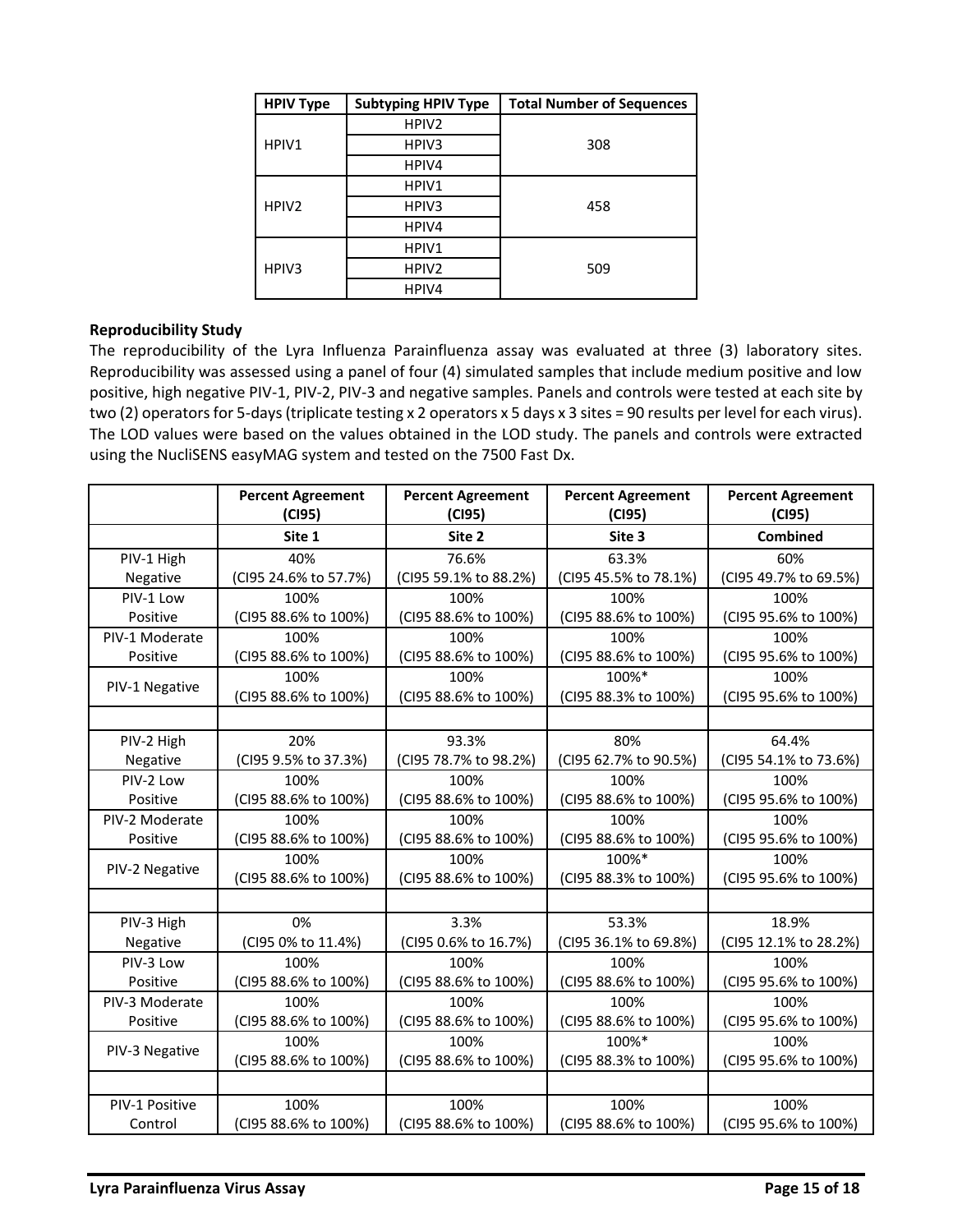|                  | <b>Percent Agreement</b><br>(CI95) | <b>Percent Agreement</b><br>(CI95) | <b>Percent Agreement</b><br>(CI95) | <b>Percent Agreement</b><br>(C195) |
|------------------|------------------------------------|------------------------------------|------------------------------------|------------------------------------|
|                  | Site 1                             | Site 2                             | Site 3                             | <b>Combined</b>                    |
| PIV-2 Positive   | 100%                               | 100%                               | 100%                               | 100%                               |
| Control          | (CI95 88.6% to 100%)               | (CI95 88.6% to 100%)               | (CI95 88.6% to 100%)               | (CI95 95.6% to 100%)               |
| PIV-3 Positive   | 100%                               | 100%                               | 100%                               | 100%                               |
| Control          | (CI95 88.6% to 100%)               | (CI95 88.6% to 100%)               | (CI95 88.6% to 100%)               | (CI95 95.6% to 100%)               |
|                  | 100%                               | 100%                               | 100%                               | 100%                               |
| Negative Control | (CI95 88.6% to 100%)               | (CI95 88.6% to 100%)               | (CI95 88.6% to 100%)               | (CI95 95.6% to 100%)               |

\*One (1) replicate had an invalid PRC value and was removed for analysis.

The data from the combined sites indicates that the Lyra Parainfluenza Virus Assay, on the 7500 Fast Dx, generates reproducible results for the detection of parainfluenza virus types 1, 2, 3, and the internal control.

### **Analytical Specificity – Cross-reactivity**

The analytical specificity of the Lyra Parainfluenza assay was evaluated by testing a panel consisting of 28 viruses, 26 bacteria and 1 yeast strain representing common respiratory pathogens or flora commonly present in nasopharynx. Samples were extracted using the NucliSENS easyMAG instrument and tested in triplicate. Analytical specificity of the Lyra Parainfluenza assay was 100%.

Organisms used for the study were the following:

| <b>Organisms Evaluated for Cross-Reactivity</b> |                              |                        |  |  |
|-------------------------------------------------|------------------------------|------------------------|--|--|
| Bordetella pertussis                            | Candida albicans             | RSV A (Long)           |  |  |
| Bordetella bronchiseptica                       | Adenovirus 1                 | RSV B (Wash/18537/62)  |  |  |
| Chlamydophila pneumonia                         | Coronavirus 229E             | Varicella Zoster Virus |  |  |
| Chlamydia trachomatis                           | Coronavirus NL63             |                        |  |  |
| Legionella pneumophila                          | Coronavirus OC43             |                        |  |  |
| Mycobacterium intracellualre                    | Coxsackievirus B4            |                        |  |  |
| Mycobacterium tuberculosis                      | Coxsackievirus B5/10/2006    |                        |  |  |
| Mycobacterium avium                             | Cytomegalovirus              |                        |  |  |
| Mycoplasma pneumoniae                           | Echovirus 6                  |                        |  |  |
| Haemophilus influenzae                          | Echovirus 7                  |                        |  |  |
| Pseudomonas aeruginosa                          | Echovirus 9                  |                        |  |  |
| Proteus vulgaris                                | Echovirus 11                 |                        |  |  |
| Proteus mirabilis                               | Enterovirus 70               |                        |  |  |
| Neisseria gonorrhoeae                           | Enterovirus 71               |                        |  |  |
| Neisseria meningitidis                          | <b>Epstein Barr Virus</b>    |                        |  |  |
| Neisseria mucosa                                | HSV Type 1 MacIntyre Strain  |                        |  |  |
| Klebsiella pneumoniae                           | HSV Type 2 Strain G          |                        |  |  |
| Escherichia coli                                | Human Metapneumovirus (A1)   |                        |  |  |
| Moraxella catarrhalis                           | Human Rhinovirus 45          |                        |  |  |
| Corynebacterium diptheriae                      | Human Rhinovirus 52          |                        |  |  |
| Lactobacillus plantarum                         | Influenza A/Mexico/4108/2009 |                        |  |  |
| Streptococcus pneumoniae                        | Influenza A/Port Chalmers    |                        |  |  |
| Streptococcus pyogenes                          | Influenza B/Florida/04/2006  |                        |  |  |
| Streptococcus salivarius                        | Measles/7/2000               |                        |  |  |
| Staphylococcus epidermidis                      | <b>Mumps Virus</b>           |                        |  |  |
| Staphylococcus aureus                           | Parainfluenza Type 4A        |                        |  |  |

## **Analytical Specificity – Interfering Substances**

The performance of Lyra Parainfluenza Virus assay was evaluated with potentially interfering substances that may be present in nasopharyngeal specimens. The potentially interfering substances were evaluated using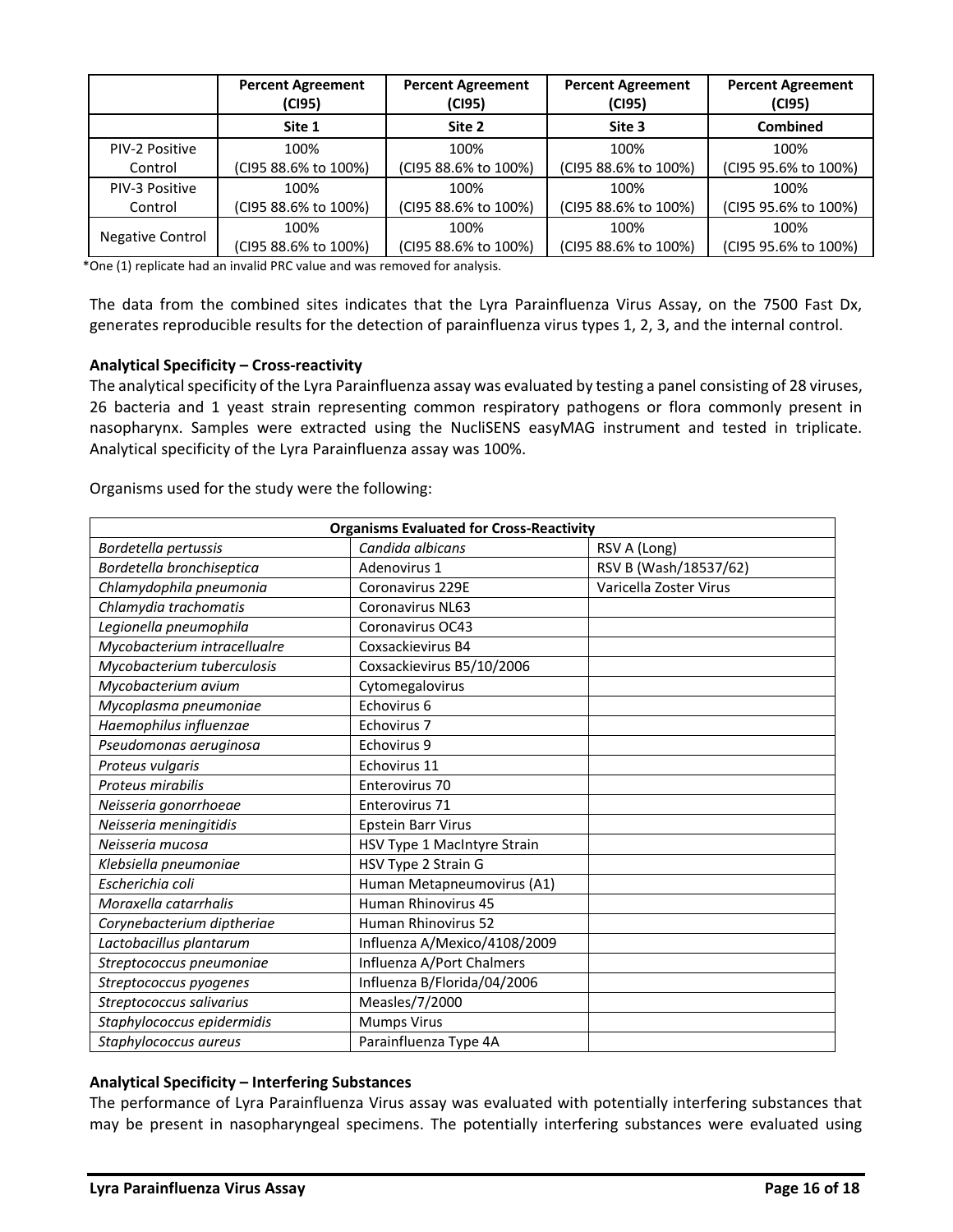parainfluenza virus types 1, 2, and 3 at a concentration of 2x LOD. There was no evidence of interference caused by the substances tested at 2x LOD.

| <b>Substance Name</b>                                                      | <b>Concentration Tested</b>                                            |
|----------------------------------------------------------------------------|------------------------------------------------------------------------|
| Mucin (Bovine Submaxillary Gland, type I-S)                                | $60 \mu g/mL$                                                          |
| Blood (human), EDTA anticoagulated                                         | $2\%$ (vol/vol)                                                        |
| Neo-Synephrine                                                             | 15% (vol/vol)                                                          |
| Afrin Nasal Spray                                                          | 15% (vol/vol)                                                          |
| Zicam Homeopathic Non-Drowsy<br>Allergy<br>Relief No Drip Liquid Nasal Gel | $5%$ (vol/vol)                                                         |
| Saline Nasal Spray                                                         | 15% (vol/vol) of dose                                                  |
| Throat Lozenges                                                            | 0.68g/mL; 1/18 drop, crushed; active<br>ingredients: 1.7 mg/mL menthol |
| Zanamivir                                                                  | $3.3 - 5$ mg/mL                                                        |
| Tobramycin                                                                 | $4.0 \mu g/mL$                                                         |
| Mupirocin                                                                  | $6.6 - 10$ mg/mL                                                       |
| Oseltamivir phosphate                                                      | 7.5-25 $mg/mL$                                                         |

## **Carryover and Cross-contamination Studies**

In an internal study there was no evidence of carry-over/cross contamination with the Lyra Parainfluenza assay using the NucliSens easyMAG automated nucleic acid extraction instrument and the 7500 Fast Dx.

# **ADDITIONAL SOURCE MATERIAL**

- 1. Guidance on Informed Consent for In Vitro Diagnostic Device Studies Leftover Human Specimens that are Not Individually Identifiable (April 2006) – [http://www.fda.gov/cdrh/oivd/guidance/1588.pdf.](http://www.fda.gov/cdrh/oivd/guidance/1588.pdf)
- 2. Draft Guidance on Nucleic Acid Based In Vitro Diagnostic Devices for Detection of Microbial Pathogens (Dec 2005) – [http://www.fda.gov/cdrh/oivd/guidance/1560.html.](http://www.fda.gov/cdrh/oivd/guidance/1560.html)
- 3. CLSI EP17-A: Guidance for Protocols for Determination of Limits of Detection and Limits of Quantitations (Vol. 2, No. 34) (Oct 2004).
- 4. CLSI MM13-A: Guidance for the Collection, Transport, Preparation and Storage of Specimens for Molecular Methods (Vol. 25, No. 31) (Dec 2005).
- 5. CLSI EP7-A2: Guidance for Interference Testing in Clinical Chemistry (Vol. 25, No.27 Second Ed) (Nov 2005).
- 6. CLSI EP12-A: Guidance for User Protocol for Evaluation of Qualitative Test Performance (Vol. 22, No. 14) (Sept 2002).
- 7. CLSI MM6-A: Guidance for the Quantitative Molecular Methods for Infectious Diseases (Vol. 23, No.28) (Oct 2003).
- 8. CLSI EP5-A2: Guidance for Evaluation of Precision Performance of Quantitative Measurement Methods (Vol. 24, No. 25 Second Ed.) (Aug 2004).

## **CUSTOMER AND TECHNICAL SUPPORT**

To place an order or for technical support, please contact a Quidel Representative at 800.874.1517 (in the U.S.) or 858.552.1100 (outside the U.S.), Monday through Friday, from 8:00 a.m. to 5:00 p.m., Eastern Time. Orders may also be placed by fax at 740.592.9820. For e-mail support contact [customerservice@quidel.com](mailto:customer_service@dhiusa.com) or [technicalsupport@quidel.com](mailto:technical_services@dhiusa.com). For services outside the U.S., please contact your local distributor. Additional information about Quidel, our products, and our distributors can be found on our website [quidel.com](http://www.quidel.com/).

## **INTELLECTUAL PROPERTY**

Dye compounds in this product are sold under license from Biosearch Technologies, Inc., and protected by U.S. and world-wide patents either issued or in application.

Quidel and Lyra are registered trademarks of Quidel Corporation. Any other trademark contained in this document is the property of its respective owner and its use herein does not imply sponsorship or endorsement of any products or services.